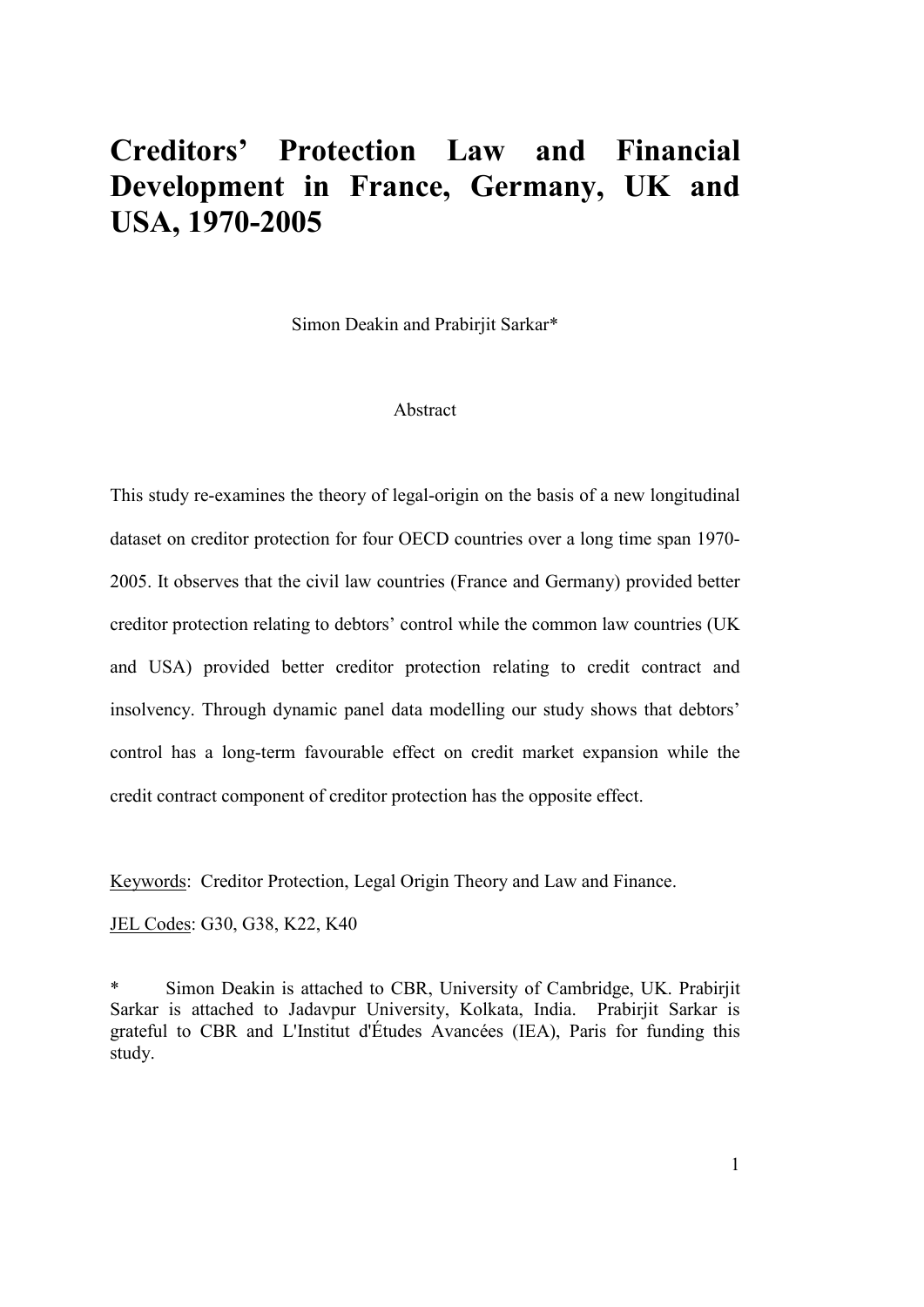#### **1. Introduction**

The idea that law matters for a proper capitalist development can be traced back to the writings of famous German social scientist, Max Weber. Comparing the experience of industrialising countries of Western Europe with other countries Weber concluded that a rational legal system is a precondition for the emergence of capitalism. Some legal scholars call it 'endowment perspective' because it treats legal system as an endowment (created by fixed investment), which determines the path of development 'without itself being subject to change' (for details see Milhaupt and Pistor, 2008, pp.18-22). North (1990) had a similar viewpoint. He argued that rich nations have managed to form proper institutions that protect property rights and enforcement contracts while poor countries lack these institutions and so fail to develop.

The works of La Porta, Lopez-de-Silanes, Shleifer and Vishny (henceforth, 'LLSV', 1997, 1998) and the subsequent works by them and their followers (see La Porta et al., 1999, 2000; 2006, 2008; Djankov et al., 2003; Glaeser and Shleifer, 2002, 2003; Beck et al., 2003a, 2003b; Botero et al., 2004) infused a strong 'leximetric' flavour to this 'endowment perspective' of law. La Porta and his collaborators and followers used (by and large) binary variables (0, 1) to quantify the quality of various types of law existing in a large number of countries protecting the interests of their shareholders, creditors and labourers (these are what we call 'leximetric' data). The countries were classified according to their 'legal origin': English common law and civil law are two broad categories. The civil law systems were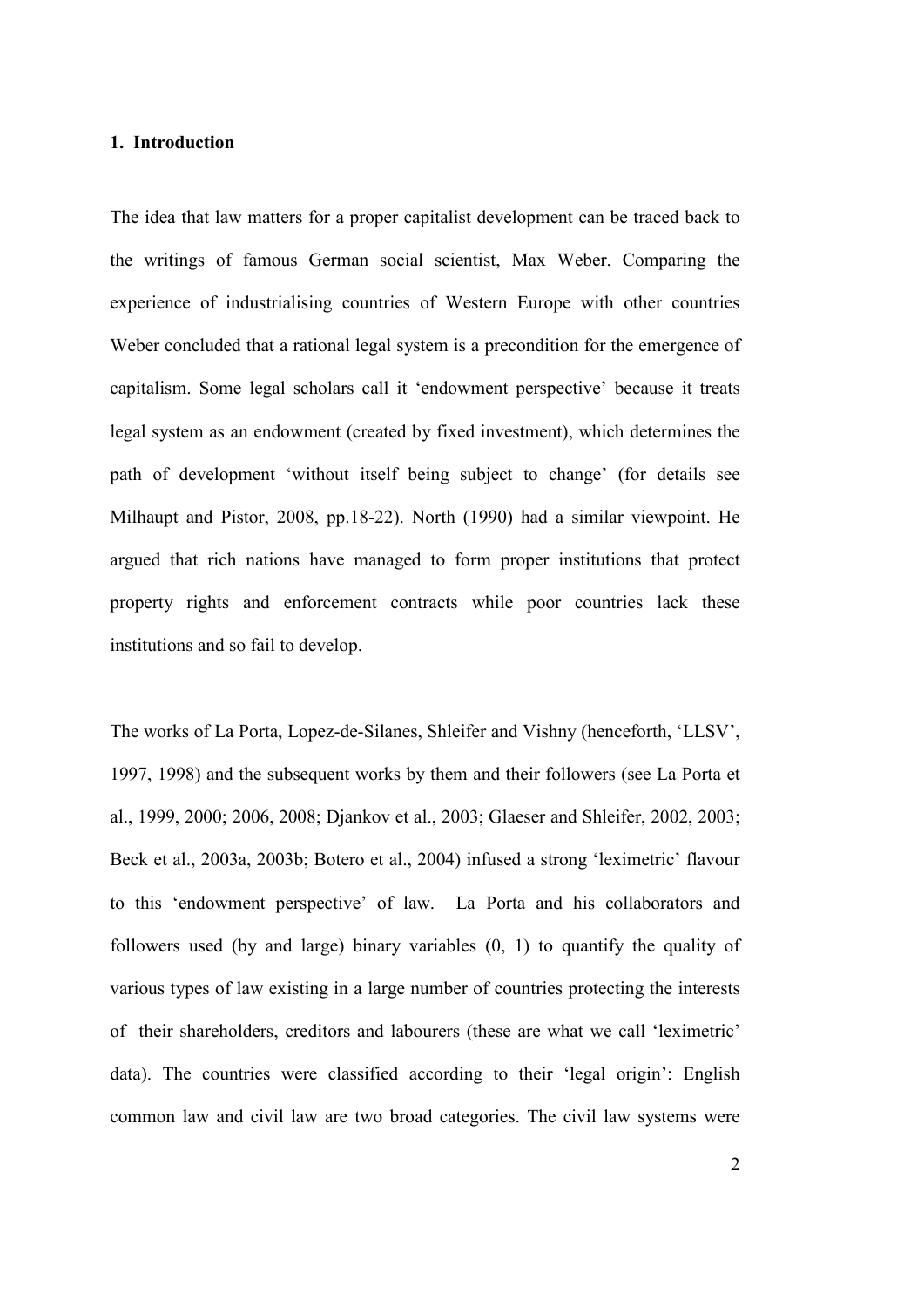further sub-divided into those of French, German and Scandinavian origin. Through various cross-section regression studies of these 'leximetric' data, it was argued that English common law systems are more market-friendly; they provide higher level of shareholder and creditor protection to promote financial development and create more employment opportunities by providing less protection of their labour.

This literature connects with other contemporary works which show financial development promotes economic growth (see King and Levine, 1993; Levine, 1997, 2001, 2003; Levine and Zervos 1998; Levine et al 2000; Beck et al 2000b; Claessens and Laeven, 2003). Hence, the conclusion that follows from this whole gamut of literature is that legal origin matters for economic development. Some works even find that the common law countries grew faster than the civil-law countries (Mahoney, 2001).

There are two inter-linked postulates that can be found in this literature: 'Quality of Law' or 'law matters' and 'Legal Origin' (see also our earlier paper, Armour et al 2009a):

1. 'Quality of Law': Legal rules shape economic outcomes according to how far they support market-based economic activity as suggested in new institutional economics (North, 1990). It is argued that legal protection of the interests of the shareholders and creditors will increase the flow of investments and enhance the availability of external finance to firms (La Porta et al. 1998, 2008; Djankov et al. 2003; Claessens & Laeven 2003).

3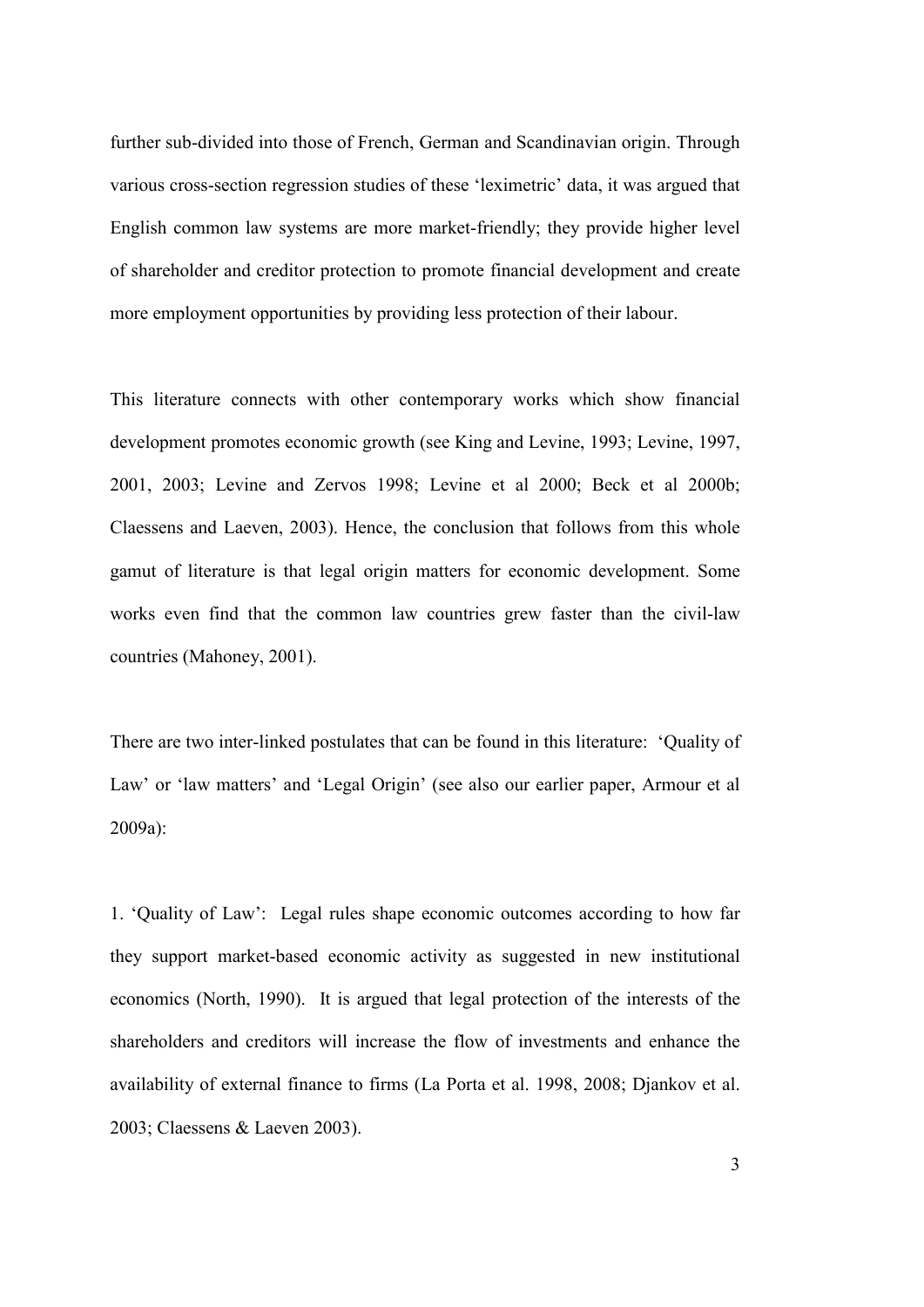2. 'Legal Origin': The quality of legal institutions varies systematically with the 'origin' of a country's legal system—that is, whether it falls into the Anglo-American 'common law', or French, German or Scandinavian 'civil law' systems.

LLSV and others asserted the superiority of common law because of 'adaptability' and 'political' factors (Beck et al., 2003a and Botero et al., 2004):

The 'adaptability' argument can be traced back to Hayek (1960). It is related to the process of framing new rules. Judges interpret the law in common law countries; this ability to shape the law on a case-by-case basis helps to make legal regulation more adaptable to changing circumstances. In civil law countries judges are bound by long explicit laws and codes leaving them with little discretion so that civil law systems may suffer from excessive rigidity, as changes may only be made by fits and starts through legislation.

The 'political' factor focuses on the greater independence provided to the judiciary under common law system. Therefore, the common law judges are less susceptible to influence by the legislature, and are better able to protect individual property rights from encroachment by the state. In contrast, in a civil law system, the legislature has greater control over legal institutions, including judicial appointment, selection and tenure. Hence, the judiciary are less able to protect individual property rights from the clutches of the state. In the words of Mahoney (2001, 505):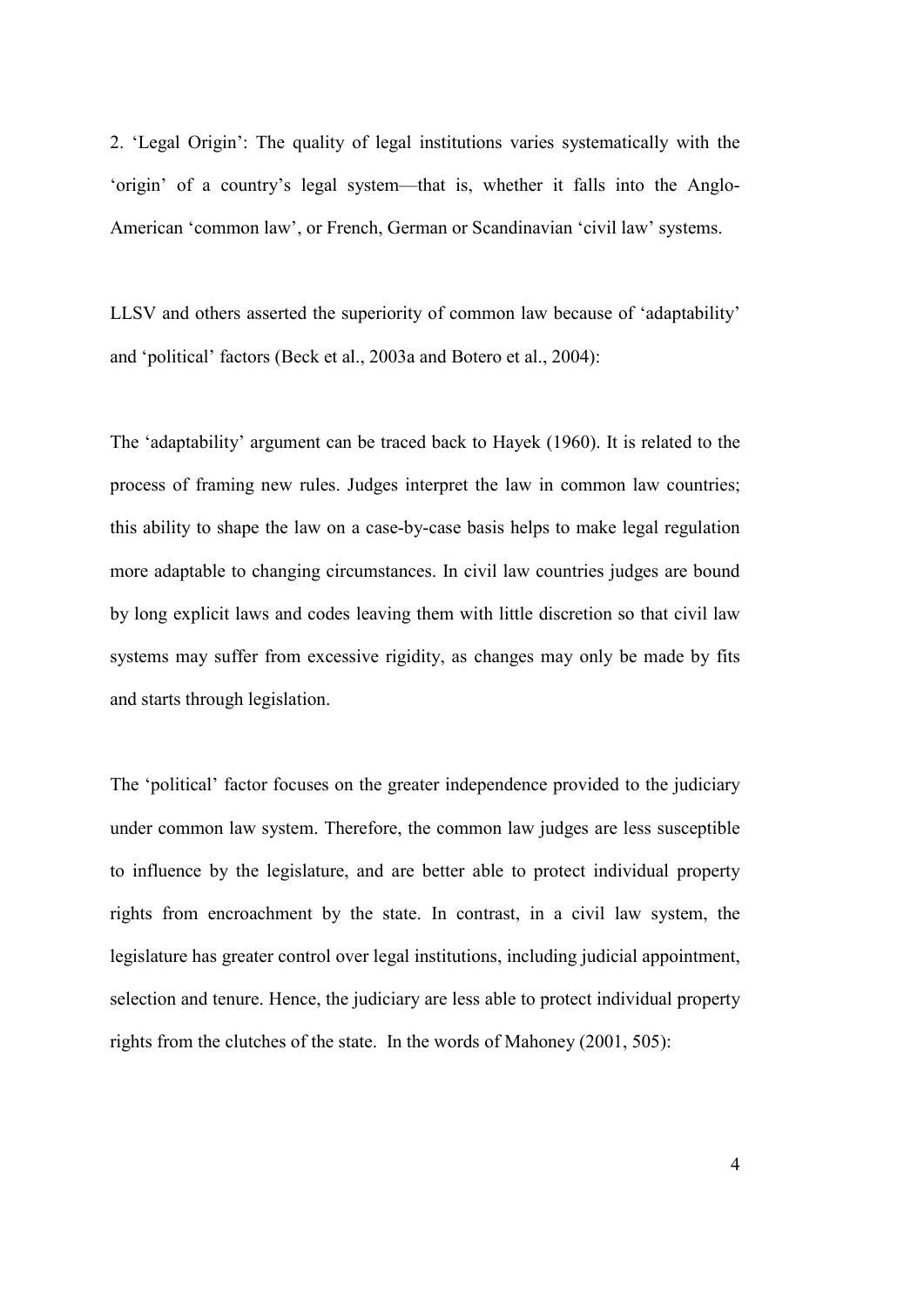'There are structural differences between common and civil law, most notably the greater degree of judicial independence in the former and the lower level of scrutiny of executive action in the latter, that provide governments with more scope for alteration of property and contract rights in civil law countries'.

The works of LLSV and their followers, which support 'the endowment perspective of law', have created a furore in the academic world. At the same time, their works have driven the legal reform policies of the World Bank and other institutional organisations towards Anglo-Saxon legal system (thereby adding another dimension to globalisation, which can be called 'globalisation of law'). The World Bank has funded much of the subsequent works of LLSV and created a database that assigns score to each country for their legal institutions to protect the interests of shareholders, creditors, employers (vis-à-vis employees) and other stakeholders.

In this perspective, we shall re-examine the LLSV theory on the basis of a new dataset available from the source of Centre for Business Research, CBR (University of Cambridge, UK) for four OECD countries (UK, USA, France and Germany) over a long time span  $1970-2005$ <sup>1</sup>. In the LLSV theory of legal origin, the three countries, England, France and Germany, may be termed as "mother countries". These are essentially countries where different legal systems originated, and subsequently spread to developing countries often through colonisation and

 $\frac{1}{1}$  CBR data over a long time span, 1970-2005 are available for five countries: four OECD countries covered in this paper and India.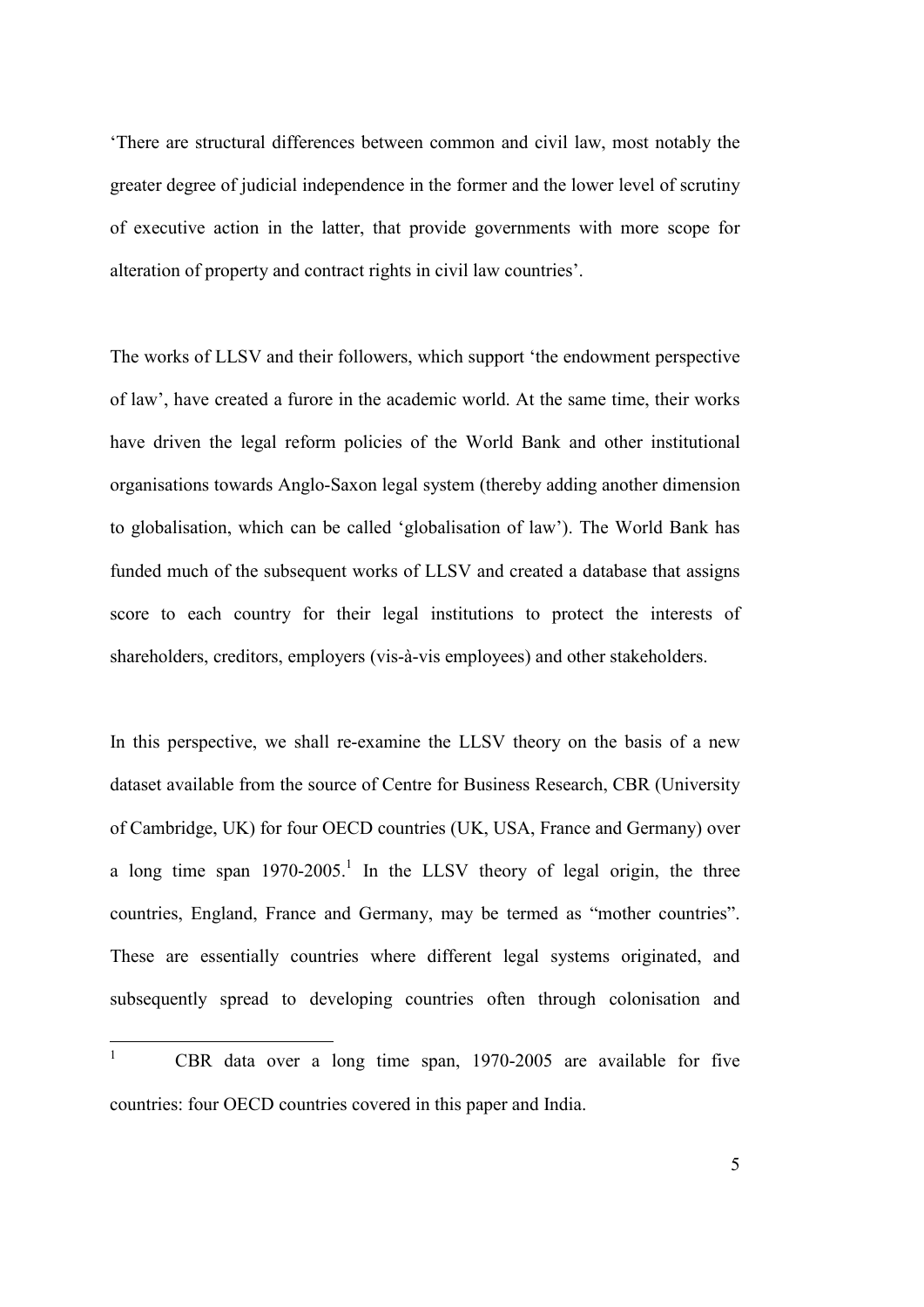conquest. In the US, not a mother country, the Anglo-Saxon system reached a high level of development and the model was exported to other countries.

The rest of the paper is organised as follows. The next section provides a critique of the LLSV theory. Sections 3 and 4 outline the results of our empirical analysis and Section 5 concludes.

#### **2. Legal Origin Theory: A Critique**

The legal origin postulate suffers from serious conceptual problems. Scholars of comparative law argue that the classification of countries by reference to legal origins is not always clear and point out that in reality most legal systems are hybrids. For instance, South African law derives from both civil law and common law traditions; Japanese company law used to be based on the German model but, since the 1950s, has been heavily influenced by the US law; Swiss company law is influenced by the UK legal system and, due to the influence of the EU, UK law itself has become more 'continental' (Siems, 2007).

The mechanisms by which legal origins exert their influence—through the 'political' and 'adaptability' channels are strongly questioned by the modern scholars of corporate law. For example, under current French practice judges interpret the law whereas English judges on the other hand have less scope than before in view of the detailed descriptions contained in modern English law, such as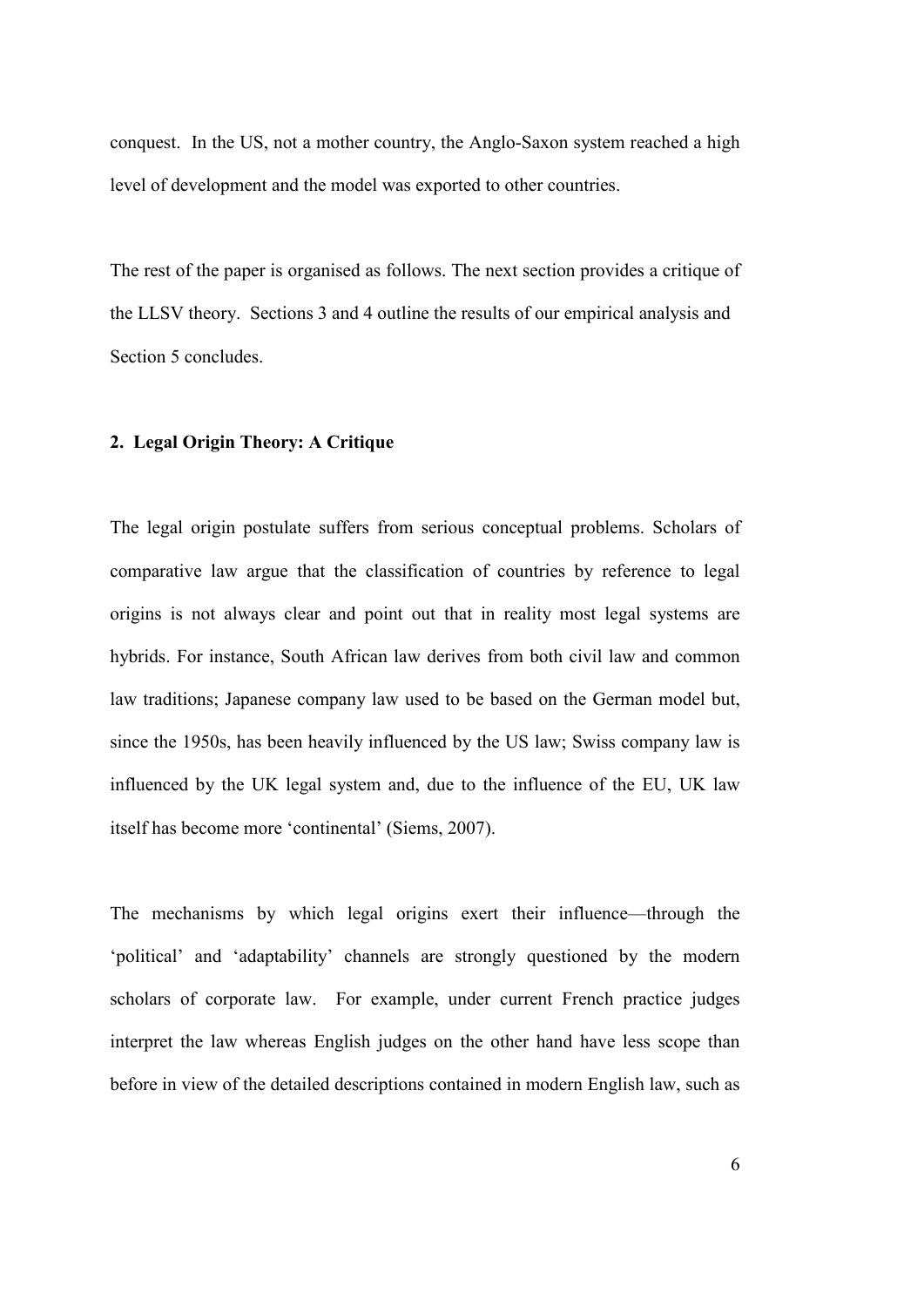the company law (Deakin & Singh 2008). The French judges are also able to have discretions by appealing to the Roman law concept of "good faith".

Furthermore, the empirical base of the LLSV theory can be questioned and a number of strong critical points can be raised (see also, Armour et al, 2009a):

1. LLSV data lack transparency. For any index to be a meaningful representation of the effects of legal rules across different jurisdictions, it must contain coding which corresponds to the state of the law in the different countries under review. It should take into account relevant cross-national differences in the operation of legal rules. There is always room for differences of view in the way that legal rules are interpreted. When the coding of LLSV's "shareholder rights" indices was checked by independent experts, numerous coding errors were revealed, casting serious doubts on the main findings of LLSV (Spamann, 2006, 2008).

2. A second problem relates to the selection of variables. A functional theory of how legal rules work in relation to economic variables is needed to guide the selection process. In the absence of such theory, there lies a danger of "home country bias" on the part of the researchers constructing the index. LLSV's legal indices have been criticized on these bases (Ahlering and Deakin, 2007).

3. A third problem concerns the aggregation of the variables coded. The indices are constructed from the unweighted sums of the various measures. It is not clear how significant each variable is in its contribution to the overall business environment.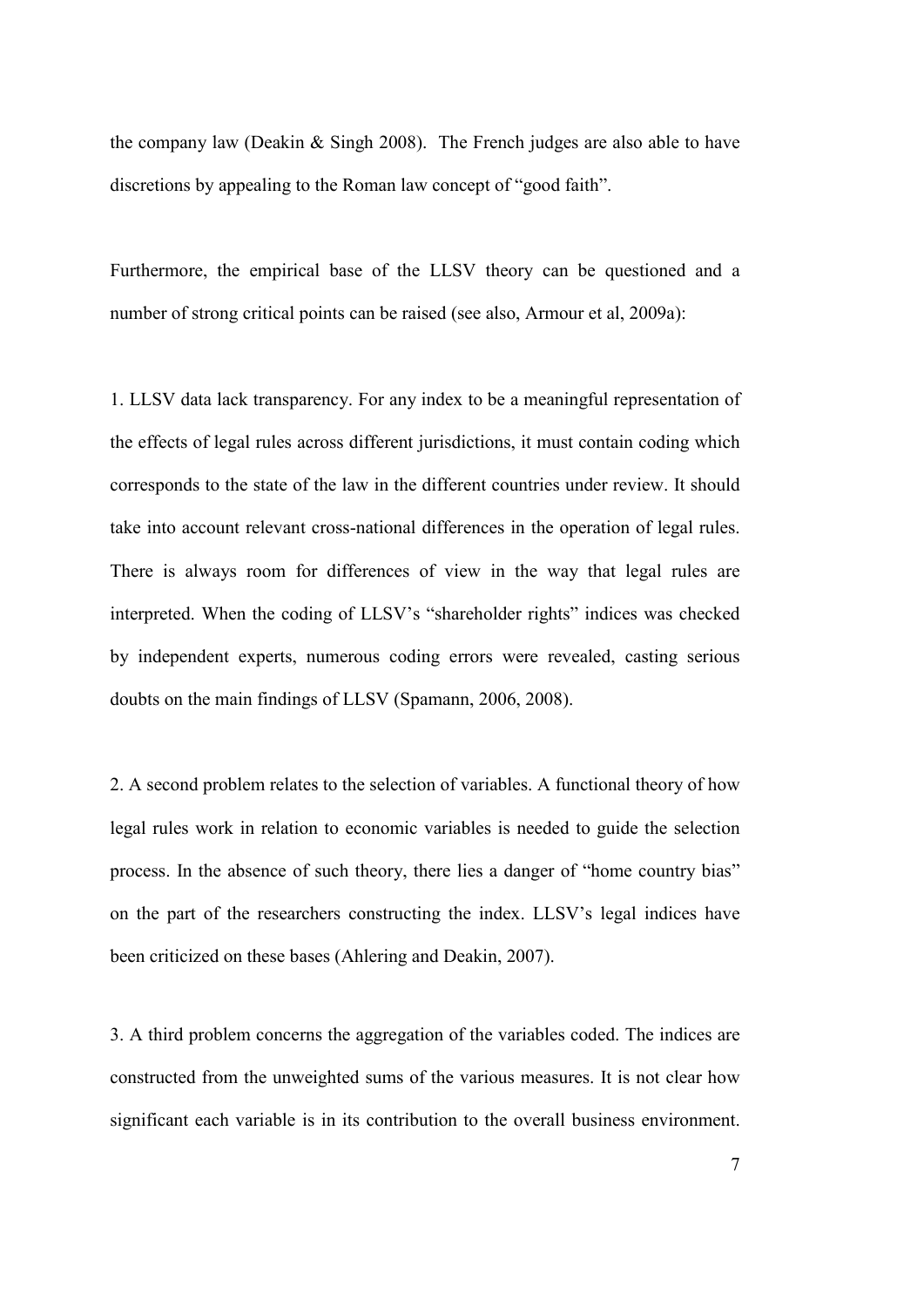The scores given to particular variables or groups of variables should be weighted on a country by country basis to reflect the comparative law principle of functional equivalents: the same variable may play a completely different functional role in different countries, or different variables may play the same role, with their relative importance varying from one context to another (see Ahlering and Deakin, 2007). For example, regulatory takeover codes are generally thought to play a major role in underpinning minority shareholder rights and encouraging the dispersion of ownership in some common law systems, such as the UK and Australia, but this type of regulation is absent in the United States. In the latter country certain specific rules of securities law, the law of fiduciary duties and a more permissive approach to shareholder-led litigation play a similar role (Armour and Skeel, 2007).

4. Fourthly, the legal indices in large part rely only on formal legal rules—that is, the 'law on the books', as opposed to the 'law in action'. Differences in judicial quality, legal procedure, social norms, and a host of other factors may make the operation of legal rules in practice very different from their formal characterization. The gap between formal law and law in practice does not affect all countries equally; this poses a problem for the indexing methodology. Moreover, the form taken by a particular law may reflect the practical impact of that rule on parties subject to it. That may depend on factors outside the scope of the legal indices, including social and cultural norms beyond the law. The social or economic effect of a given legal rule can only be understood by seeing law as part of a system of interlinked norms, some of which are extra-legal in nature (Zweigert and Kötz, 1998).

8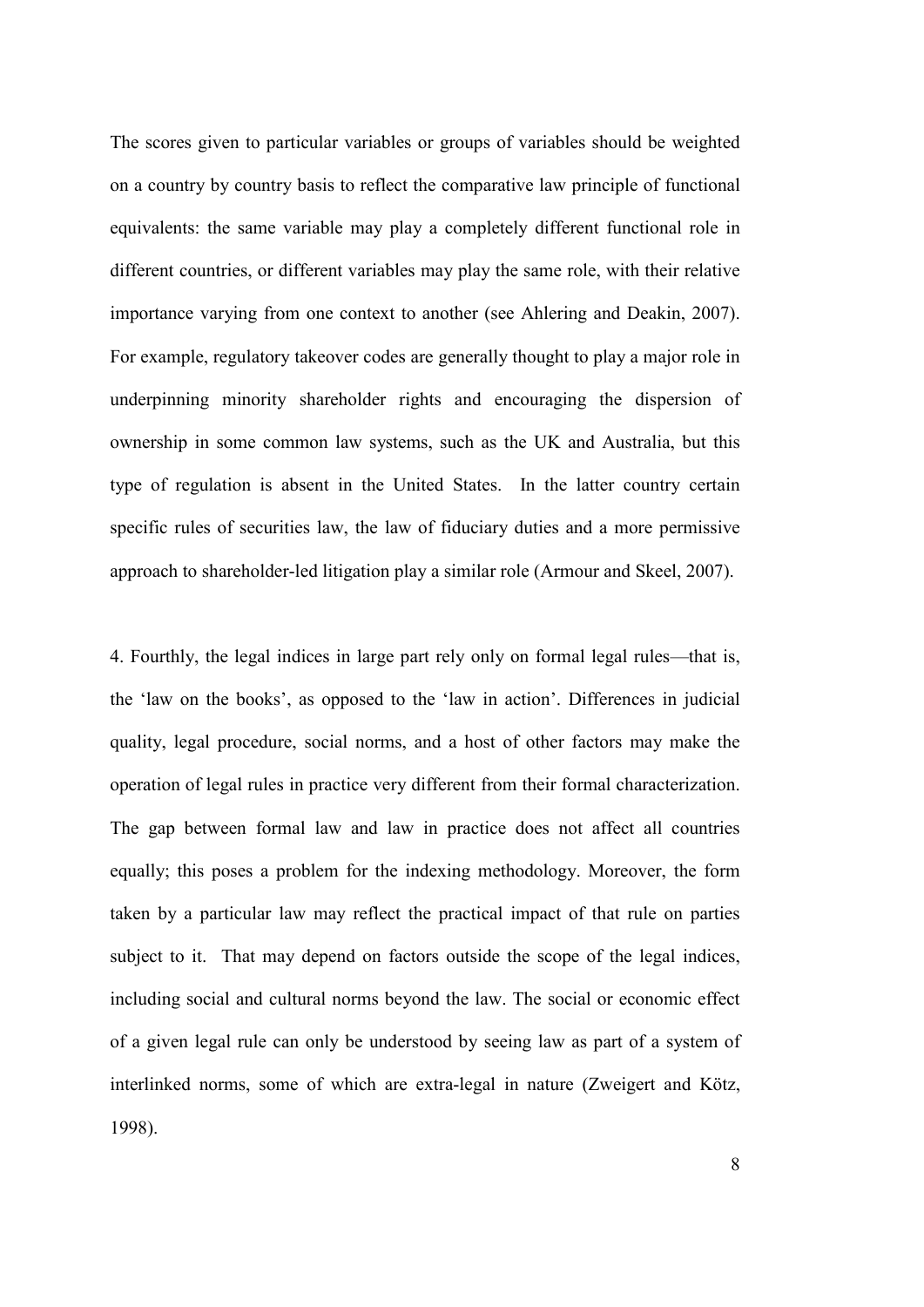5. The majority of the LLSV indices provide a cross-sectional view of the law. Most of them describe the law as it stood in the second half of the 1990s. It does not provide any idea regarding the direction of causality. While a proper legal framework could promote financial development and economic growth, it is also plausible that financial development influences the creation of appropriate legal environment. A number of case studies of the evolution of company law at the national level suggest that for both USA and UK financial market developments preceded legal change (Cheffins 2001; Coffee 2001).

With the above points in mind, CBR (Centre for Business Research, University of Cambridge, UK) scholars have constructed new indices on shareholders and creditors protection. The CBR approach differs from that of LLSV in a number of respects (see Armour et al 2009a):

Firstly, CBR indices take into account a wider range of legal and regulatory information, which are functional equivalent of 'hard' laws whereas LLSV focused mainly on 'positive' legal rules. All primary legal sources are set out in the documents constituting the CBR datasets, a practice not followed by LLSV.<sup>2</sup>

A second difference is that a wider range of values is used in CBR data to consider the effects of a given rule. On the contrary, many of the LLSV coding use binary variables (0, 1): for the existence of a given rule the code is 1 otherwise it is 0. This

 $\frac{1}{2}$  These are available online, on the website of the Centre for Business Research (CBR) at the University of Cambridge. See 〈http://www.cbr.cam.ac.uk/research/programme2/ project2-20.htm〉.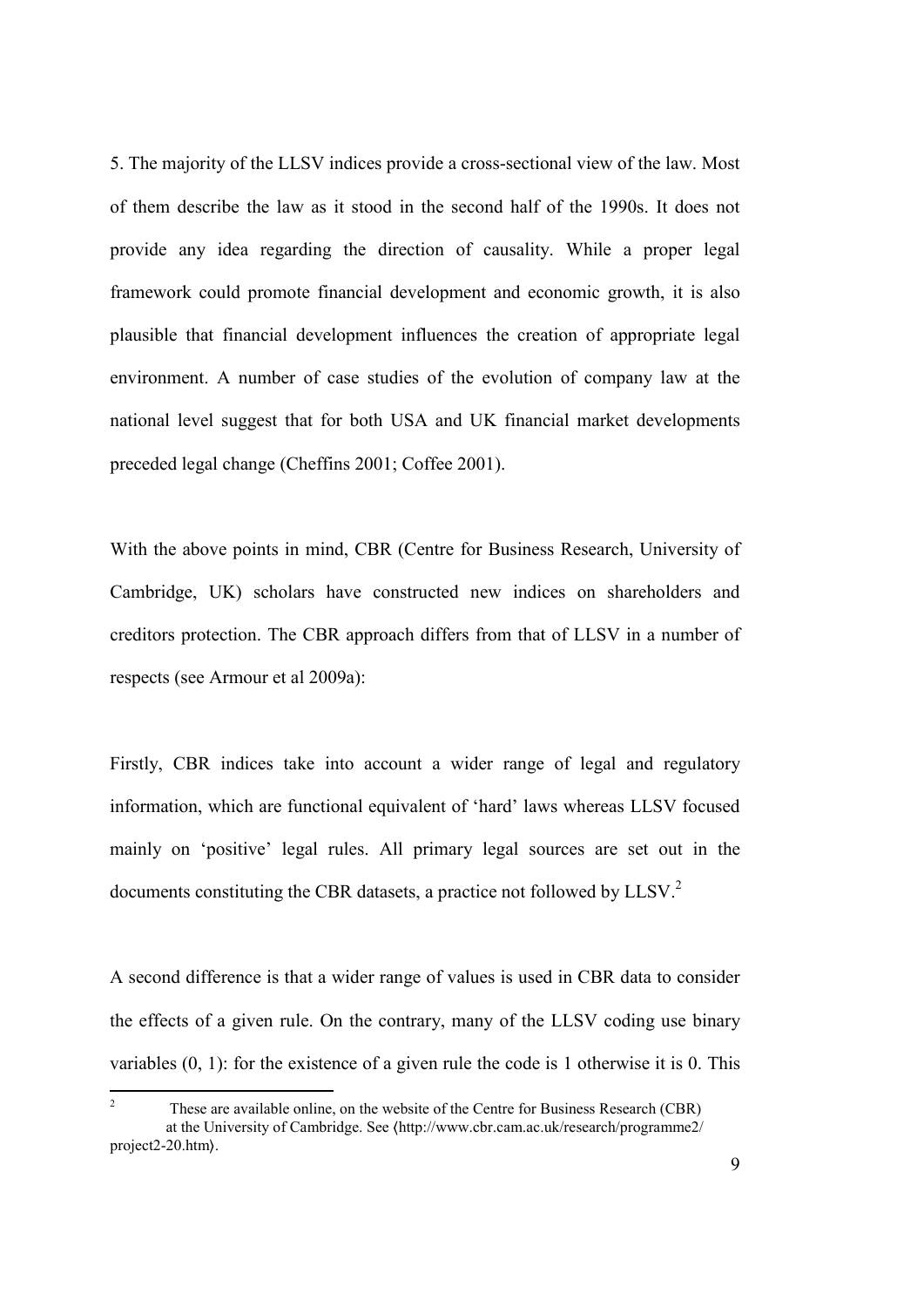procedure does not take into account the possibility of ambiguity or uncertainty in the interpretation of a legal provision. In the CBR data intermediate values between 0 and 1 are arrived at based on interpretative judgments by legal experts.

Thirdly, the CBR data cover a wider range of legal norm than LLSV. In practice, many rules of company law and securities law are 'default rules' which may apply or not depending on how the parties to particular transactions choose to deal with them. The norms of corporate governance codes, which follow the 'comply or explain' approach, offer an illustration of this: companies have a choice of either conforming to the relevant norm, or disclosing their reasons for not complying with it. However, this is also a feature of many statutory rules of core company law. Each of these types was included within the CBR coding.

Fourthly, and most fundamentally, CBR indices are all longitudinal. Legal rules were coded as they have evolved over time. These data allow us to track legal changes over time and to analyze their relationship to economic development.

In the next two sections, we shall re-examine the LLSV legal origin hypothesis on the basis of these CBR data on creditor protection for four OECD countries (UK, USA, France and Germany) over a long time span 1970-2005.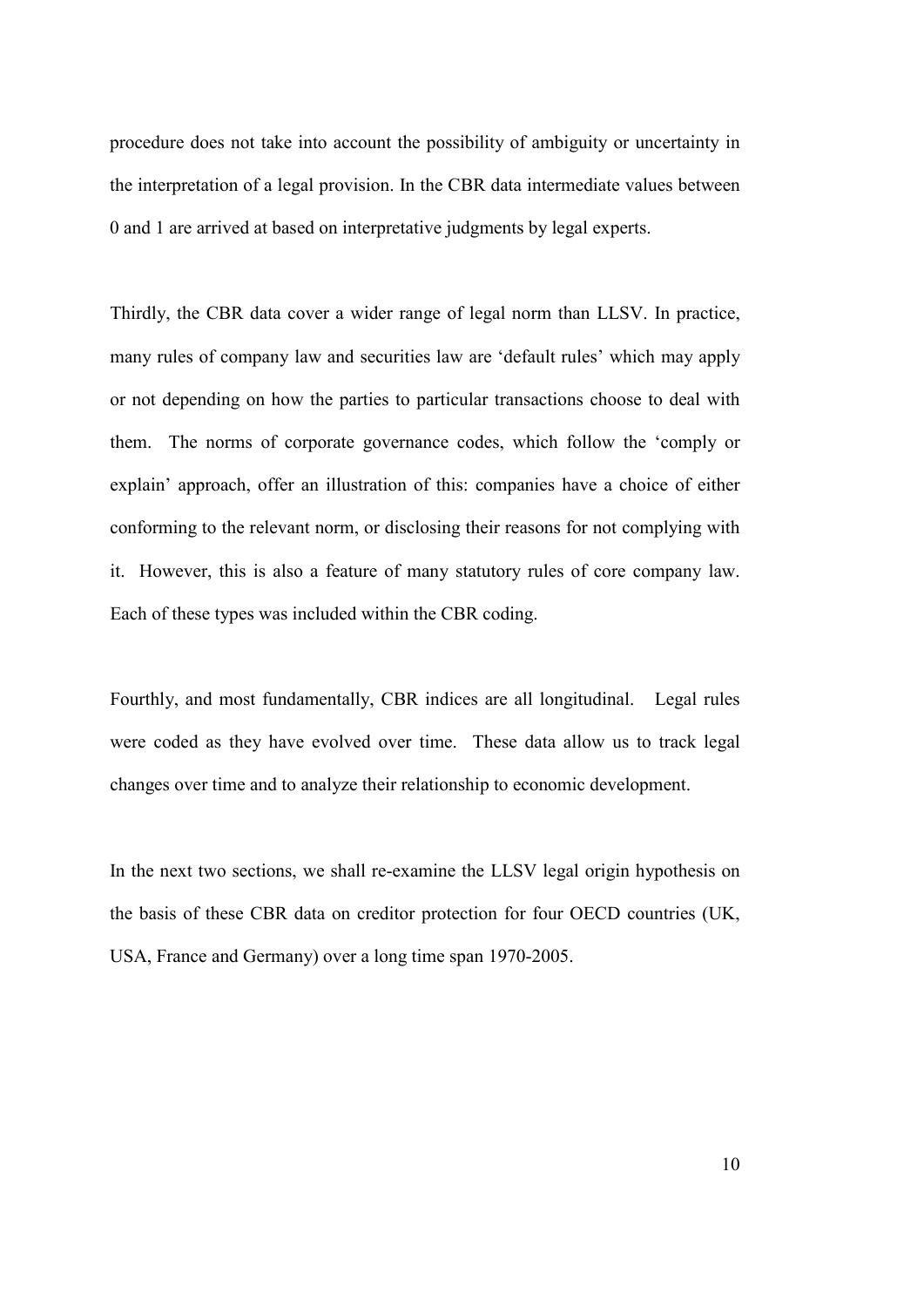#### **3. Legal Protection of Creditors: Common Law vs. Civil Law**

The construction of CBR creditor rights index was based on a wide range of creditor rights variables over the period, 1970-2005 (for the exhaustive list of variables considered see the original data source mentioned in footnote 2). These variables fall into three sub-categories reflecting three separate ways in which creditors may be protected by the law: Debtor Control (CRDC), Credit Contracts (CRCC) and Insolvency (CRINS).

(a) Debtor control (CRDC): It consists of all the restrictions imposed on the activities of firms so as to reduce their risk of default on debt obligations. This set of rules deals with the amount of minimum capital required to start a firm, restriction on the payment of dividends defined by reference to legal capital, the rights of courts to pierce the corporate veil to protect creditors, transaction avoidance in insolvency, directors' liability with respect to creditors' interests, public enforcement of liabilities of directors in insolvency etc.

(b) Credit contracts (CRCC): It is concerned with creditors acquiring rights by contract such as the ability to take various forms of security. This set of rules covers mandatory insolvency set-off clauses in bond agreements providing for majority voting on renegotiation of default, legal procedures to enforce outside insolvency proceedings, mortgages of land, financial collateral (cash, bank a/c, securities), retention of title clauses (over original goods and over proceeds of sale of original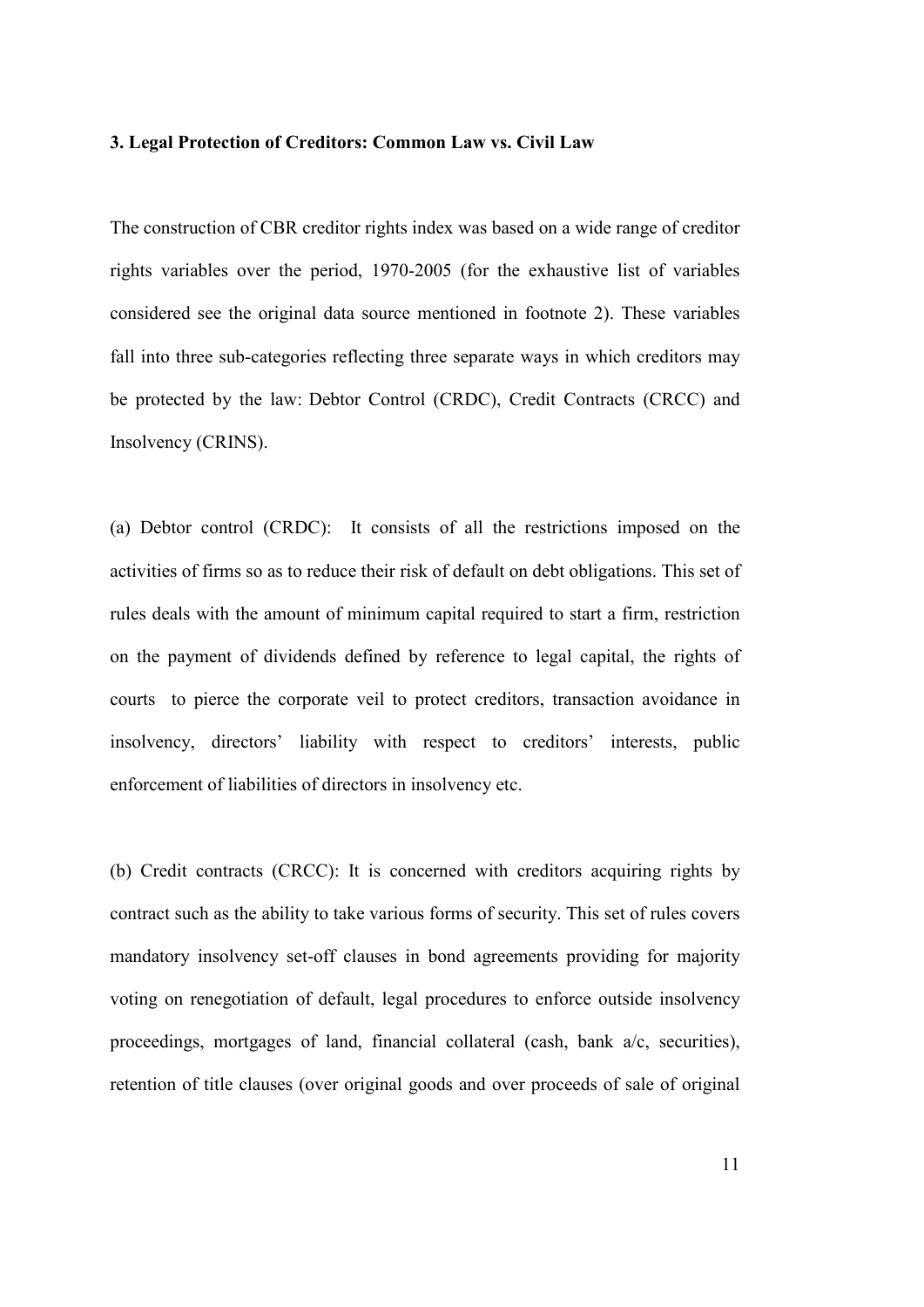goods) in insolvency proceedings, registration of security, possibility of enforcement of security without court order.

(c) Insolvency (CRINS): This sub-index concerns bankruptcy law. Various aspects of insolvency law are examined to see whether it further creditors' (as opposed to debtors') interests. It deals with the legal provision for both liquidation and rehabilitation, triggering of insolvency proceedings (whether it is the duty of company/shareholders/directors to file for insolvency proceedings on balance sheet trigger or whether a single creditor can initiate liquidation proceedings), stay/moratorium in liquidation and rehabilitation proceedings, control in rehabilitation proceedings (whether directors remain in control for day-to-day management decisions), appointment of trustee or manager (whether secured creditors or unsecured creditors or shareholders or court vote to appoint trustee), voting on plan for exit, priorities in liquidation and rehabilitation proceedings.

In Table 1, we have presented the quinquennial average creditor protection indices: the aggregate series, ALLCR and its three constituent sub-categories, CRDC, CRCC and CRINS for the four countries under study (the indices are simple averages of all the relevant variables - assuming the range of values between 0 and 1). Through simple averaging, we have also calculated the quinquennial average creditor protection of the common law group (UK and USA) and the civil law group (France and Germany). All these are plotted in a number of diagrams (Figures 1 to 8).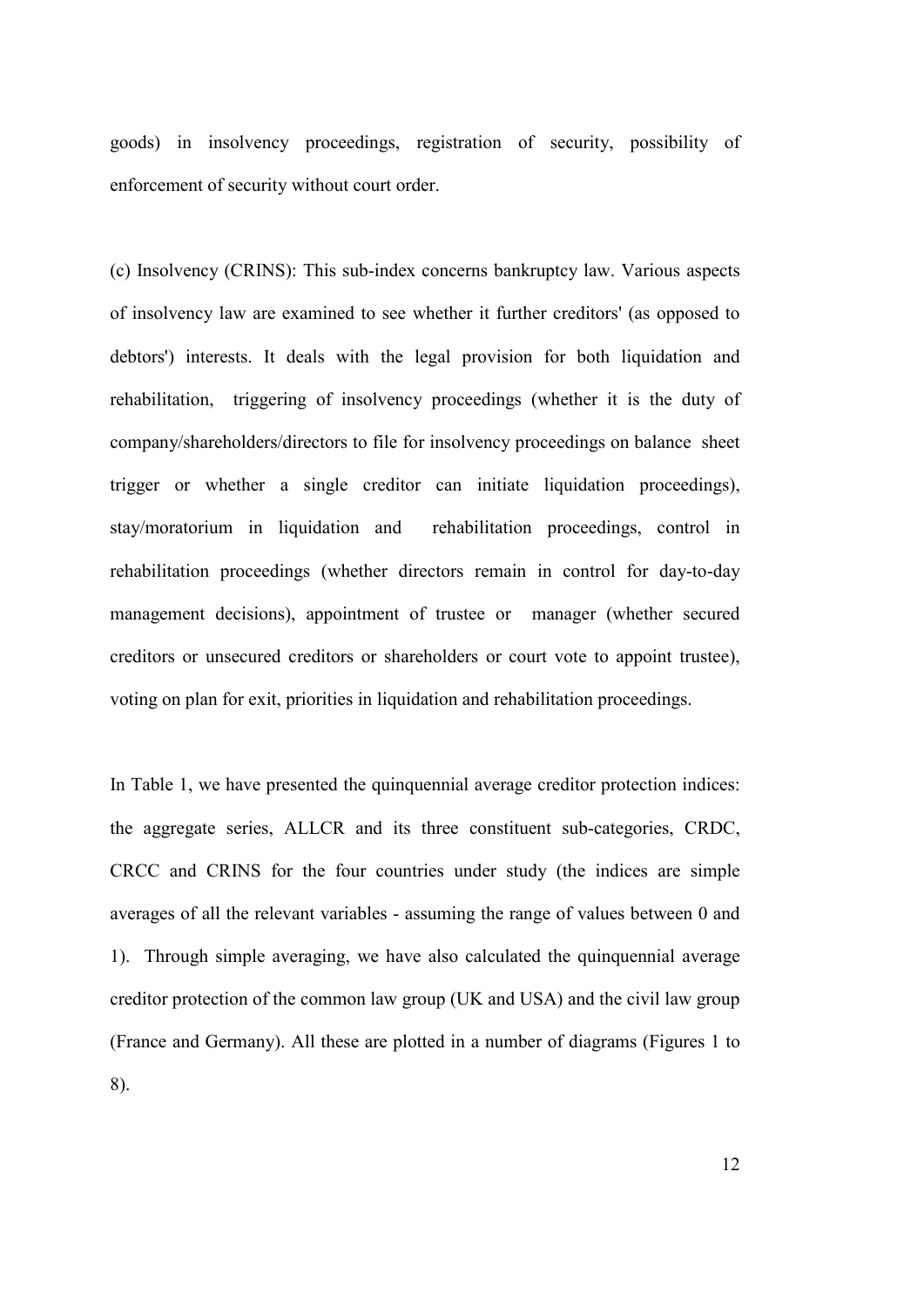In the first quinquennium (1970-74), Germany had the highest level of aggregate creditor protection (ALLCR), closely followed by UK and USA while France had much lower level of creditor protection. Subsequently the level of creditor protection improved in all the countries although at different paces. In the process, France came closer to USA while UK surpassed Germany. However, in the latest period (2000-5) for which we have data Germany regained its position (Figure 1). Our aggregation at the level of legal origin shows that in each quinquennium creditor protection is more in the common law countries than that in the civil law countries (Figure 2). However, the civil law group showed a tendency to catch up in different quinquennia; during 2000-5, both groups have the same level of creditor protection  $(0.61)$ .

Considering different sub-categories of creditor protection, it can be observed that in the field of debtor control (CRDC) Germany has maintained the topmost position far above all others throughout our period of study (Figure 3). Thanks to Germany, civil law group has been better placed in this aspect of creditor protection throughout the period. However, the common law group is observed to catch up as both German and French CRDCs show a slow declining trend since the mid-1980s while the UK CRDC shows a regular increase throughout the period and US CRDC shows a similar tendency since 1985-89 (Figure 4).

In the field of creditor contract (CRCC), however, USA was initially on the top; subsequently UK took that position while Germany and France remain far behind these two common law countries (Figure 5). Obviously, in this field common law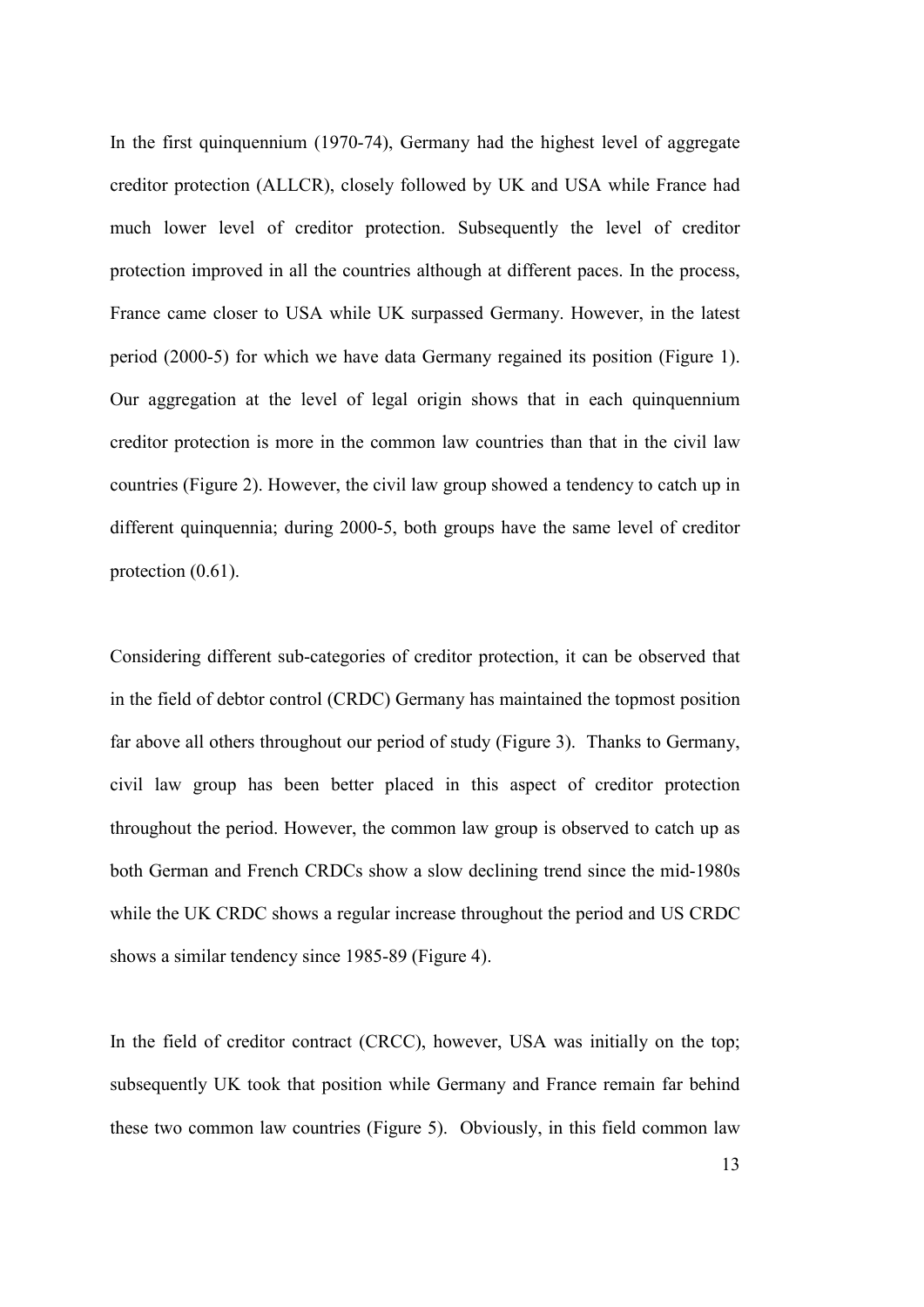group is better placed while there is a clear tendency for the civil law group to catch up, thanks to legal changes in France throughout the period since 1975-79 (Figure 6).

In the matter of creditor protection relating to insolvency (CRINS), UK has maintained the topmost position far above all others in all the quinquennia between 1970 and 1999. Initially Germany had the least creditor protection relating to insolvency –very recently, Germany made some drastic changes in insolvency law and reached the level of protection offered by the UK. France also improved its insolvency law in the 1980s and 1990s while the USA made some minor improvements in their law in the 1970s (Figure 7). In view of all these changes, since the early 1980s, the insolvency law in the civil law region started improving and coming closer to that in the common law region (read UK). By 2000-5, it surpassed the insolvency law in the common law countries (Figure 8).

To sum up, our study of the leximetric data of four major countries (from the perspective of legal origin) over a long span of time (1970-2005) provides no clear verdict in favour of the LLSV proposition that the common law system is superior to civil law in protecting the interests of creditors. The supremacy of common law in providing overall creditor protection is due to high level of protection offered by USA and UK in the field of credit contract and by UK in the field of insolvency. In both cases, civil law showed a tendency towards catching up - in the former case, France provided the driving force and in the latter case, the driving force came from both France and Germany. In the field of creditor protection relating to debtors'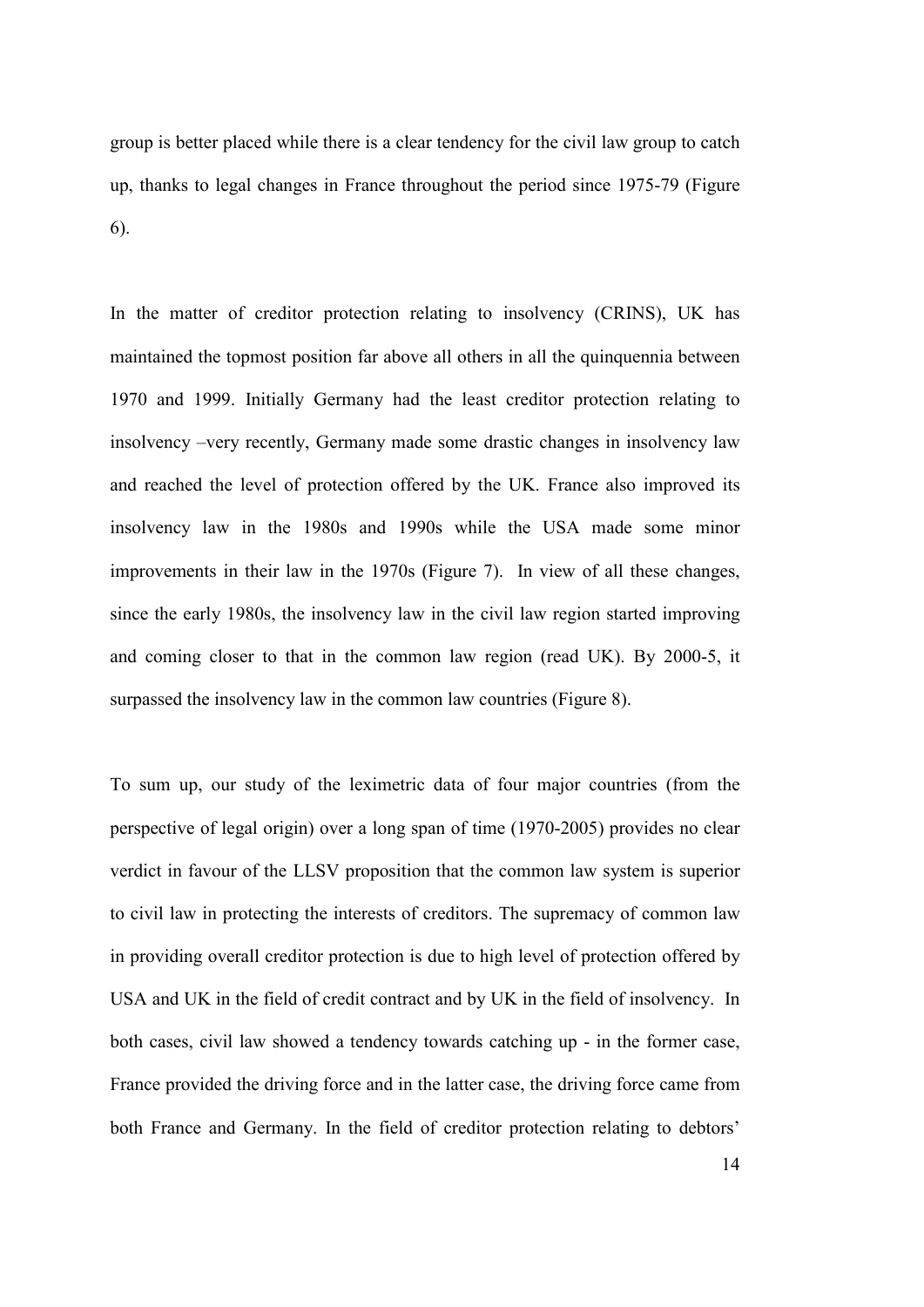control, the supremacy of civil law is provided by Germany. This aspect of creditor protection also exhibited a tendency towards convergence because of legal changes in both UK and USA.

#### **4. Does Law Matter?**

In this section, we shall examine 'whether law matters'; whether a country with higher creditor protection experiences greater development of its credit market. For our study we shall consider the two indicators of credit market development (used one at a time) along with creditor protection indices (taken one at a time) discussed in the earlier section (CRDC, CRCC, CRINS and ALLCR):

1. Domestic credit provided by the banking sector as percentage of GDP, DCBY;

2. Domestic credit to private sector as percentage of GDP, DCPVTY.

The data source of the three series, MKAPY, VTRDY and TURN is the Financial Structure Dataset of World Bank (see Beck et al 2000a). The data on legal protection of creditors are from online CBR (Cambridge, UK) source (as already mentioned). All other data are from the World Development Indicators of World Bank.

The periodic (mostly quinquennial) averages of the indicators of credit market development are plotted in Figures 9 and 10. For both indicators USA maintained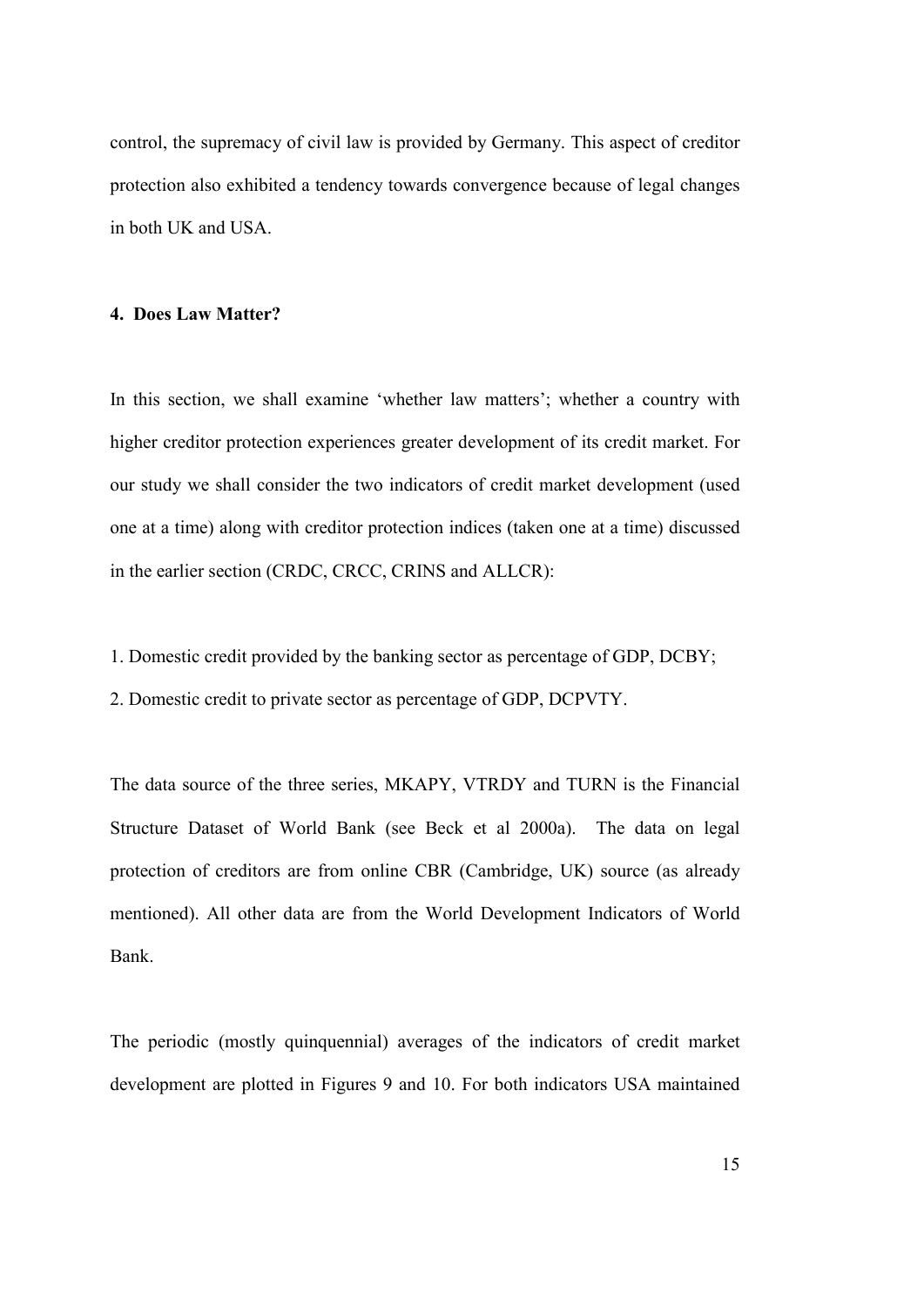its topmost position throughout the period of study while UK remained at the bottom during 1970-1990.

Now the crucial question is how far this higher financial development in the common-law group is due to creditor protection. We shall seek an answer to these questions through dynamic panel data modelling (discussed below). To control for the level of economic activity of a country we shall consider real GDP in purchasing power parity constant dollars, deflated by population, PPPCY. The relevant data are also available from the World Development Indicators of World Bank.

# **Dynamic Panel Data Analysis: Estimates of Short run and Long-run Relationships**

For a large time dimension of panel data (as we have here), Pesaran and Smith (1995) showed that the traditional procedures for estimation of pooled models, such as the fixed effects, instrumental variables, and generalized method of moments (GMM) 'can produce inconsistent, and potentially very misleading estimates of the average values of the parameters in dynamic panel data models unless the slope coefficients are in fact identical (Pesaran and Shin, 1999, p.622). Therefore, to ascertain the nature of the relationships between financial development and creditor protection we shall use the Pesaran-Shin dynamic panel data analysis.

We start with a postulate of long-run relationship involving X (two credit market development indicators such as DCBY and DCPVTY, taken one at a time, in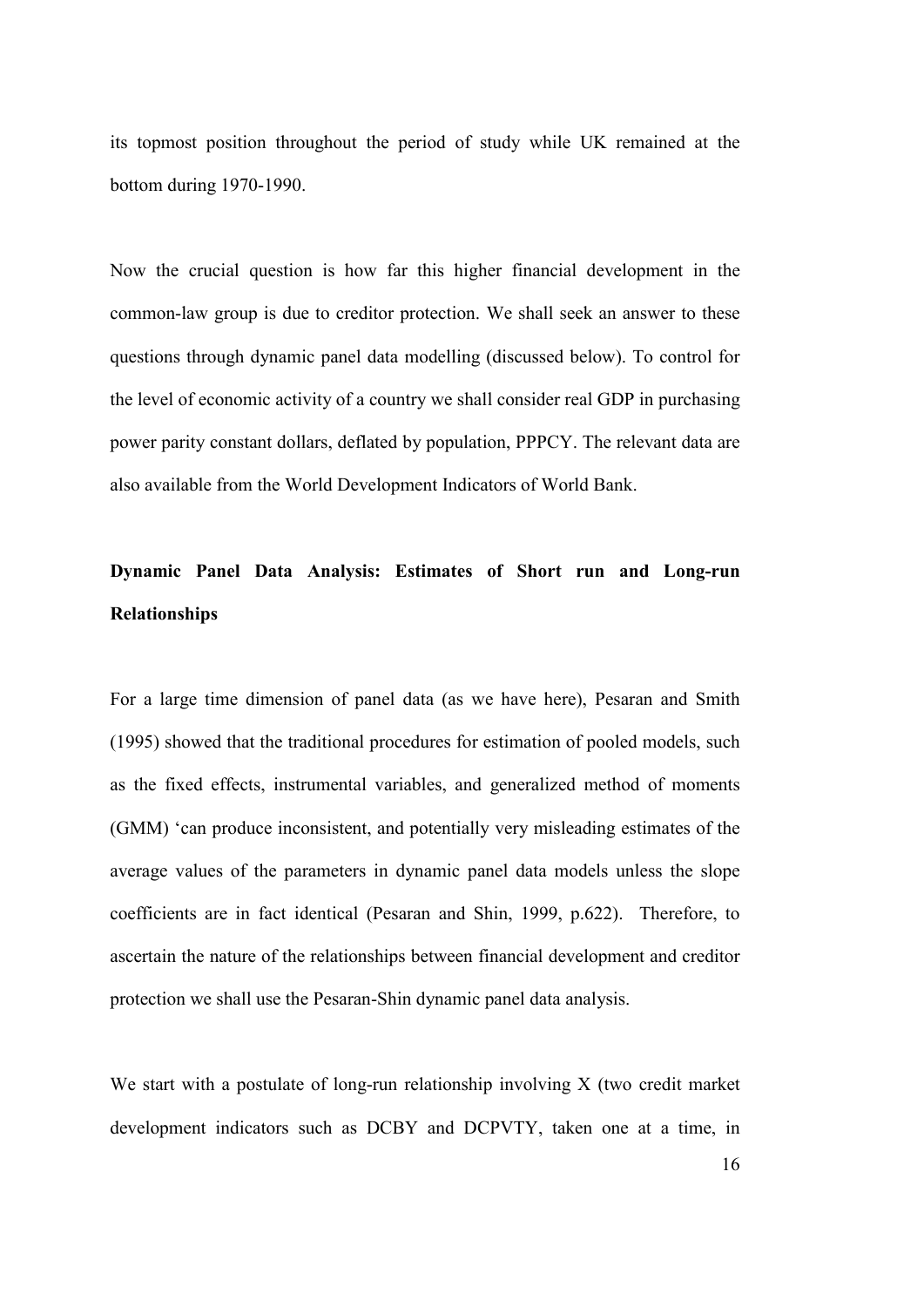natural log), Y (per capita GDP, PPPCY in natural log) and Z (various creditor protection indexes taken one at a time):

(2) 
$$
X_{it} = \psi_i Y_{it} + \pi_i Z_{it} + \eta_{it}
$$

where i  $(=1,2,3,4)$  represents countries, t  $(=1,2,...,T)$  represents periods (years),  $\psi_i$  and  $\pi_i$  are the long-run parameters and  $\eta_{it}$  is the error term.

We are interested to know whether there exist long-term and short-term effects of Z (creditor protection) along with Y (per capita GDP measuring economic activities) on X (credit market development indicators) and whether there exists a stable adjustment path from the short-term relationship (if any) to the long-run relationship.

Following Pesaran and Shin (1999), our panel data analysis is based on the following error correction representation:

(4) 
$$
\Delta X_{it} = \theta_i(\eta_{it-1}) + \frac{\rho - 1}{\sum_{i,j} \Delta X_{i, t-j} + \sum_{i} \psi_{ik} \Delta Y_{i, t-k} + \sum_{i} \pi_{il} \Delta Z_{i, t-l} + \mu_t + \phi_{it}} \mathbf{1} = 0
$$

where  $\Delta$  is the difference operator,  $\theta_i$  is the country-specific error-correcting speed of adjustment term,  $\lambda_{ij}$ ,  $\psi_{ik}$  and  $\pi_{ij}$  are the coefficients of the lagged variables,  $\mu_i$  is the country fixed effect and  $\phi_{it}$  is the disturbances term. The existence of a meaningful long-run relationship with a stable adjustment dynamics requires  $\theta_i < 0$ .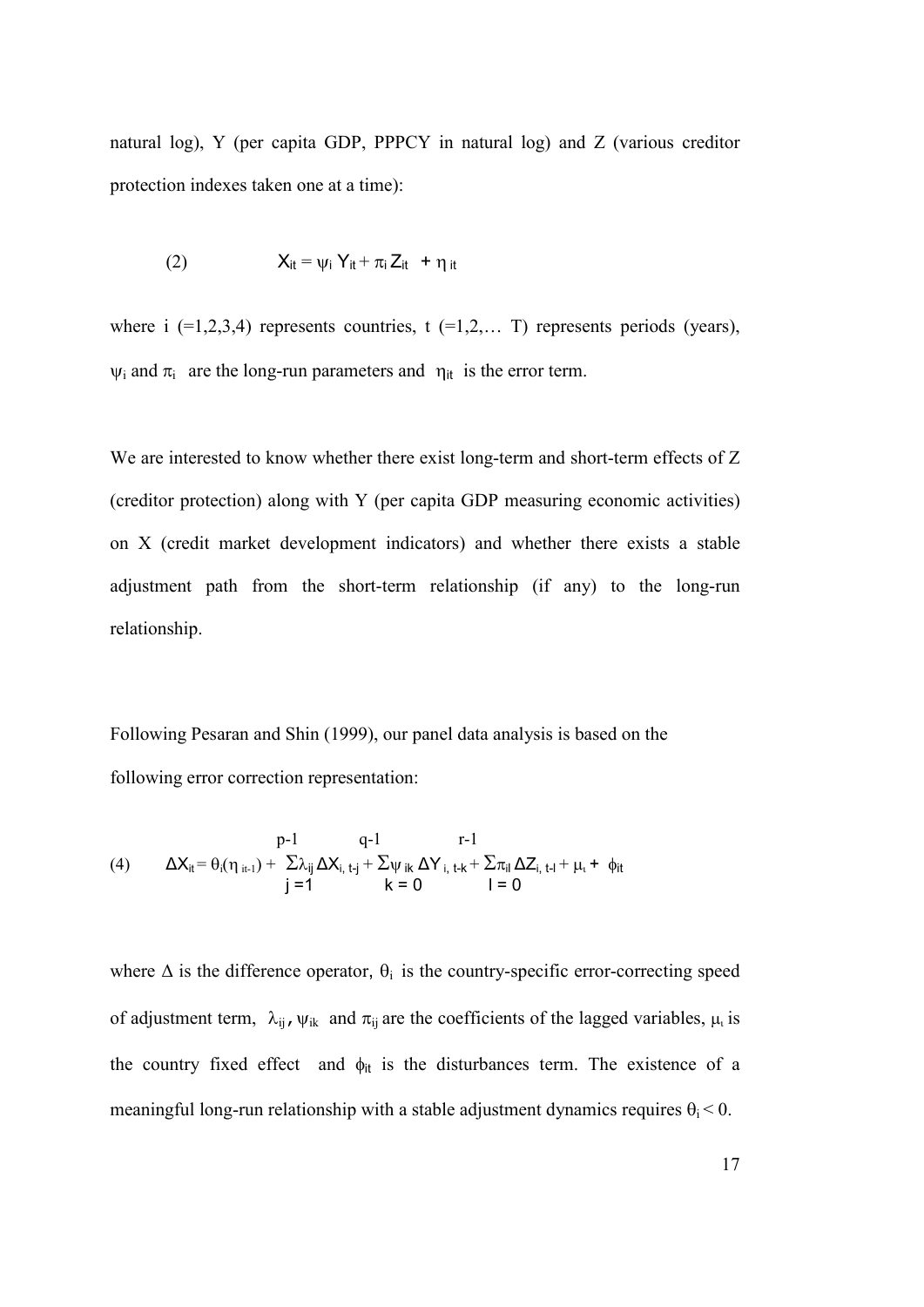Under this general structure, we can have three alternative models. On one extreme, we can have dynamic fixed effect estimators (DFE) where intercepts are allowed to vary across the countries and all other parameters and error variances are constrained to be the same. At the other extreme, one can estimate separate equations for each country and calculate the mean of the estimates to get a glimpse of the over-all picture. This is called mean group estimator (MG). Pesaran and Smith (1995) showed that MG gives consistent estimates of the averages of parameters. The intermediate alternative is pooled mean group (PMG) estimator, suggested by Pesaran and Shin (1999). It allows intercepts, short-run coefficients and error variances to differ freely across the countries but the long run coefficients are constrained to be the same; that means,  $\psi_i = \psi$  and  $\pi_i = \pi$  for all i while  $\theta_i$  may differ from group to group.

Using the STATA ado developed by Blackburne and Frank (2007) we have estimated all the three alternative models, MG, PMG and DFE. Based on Lag Exclusion Wald Test for each variable separately we have determined the lag structure  $(p, q, r)$ .<sup>3</sup> Our findings are presented below:

1. Both the MG and DFE models show no short-term or long-term effect of aggregate creditor protection (ALLCR) on any indicator of credit market

 $\frac{1}{3}$  We have considered a uniform lag-structure for all the countries, as the STATA ado used here does not have this option. It is theoretically possible to consider different lag structures for different countries on the basis of some information criteria.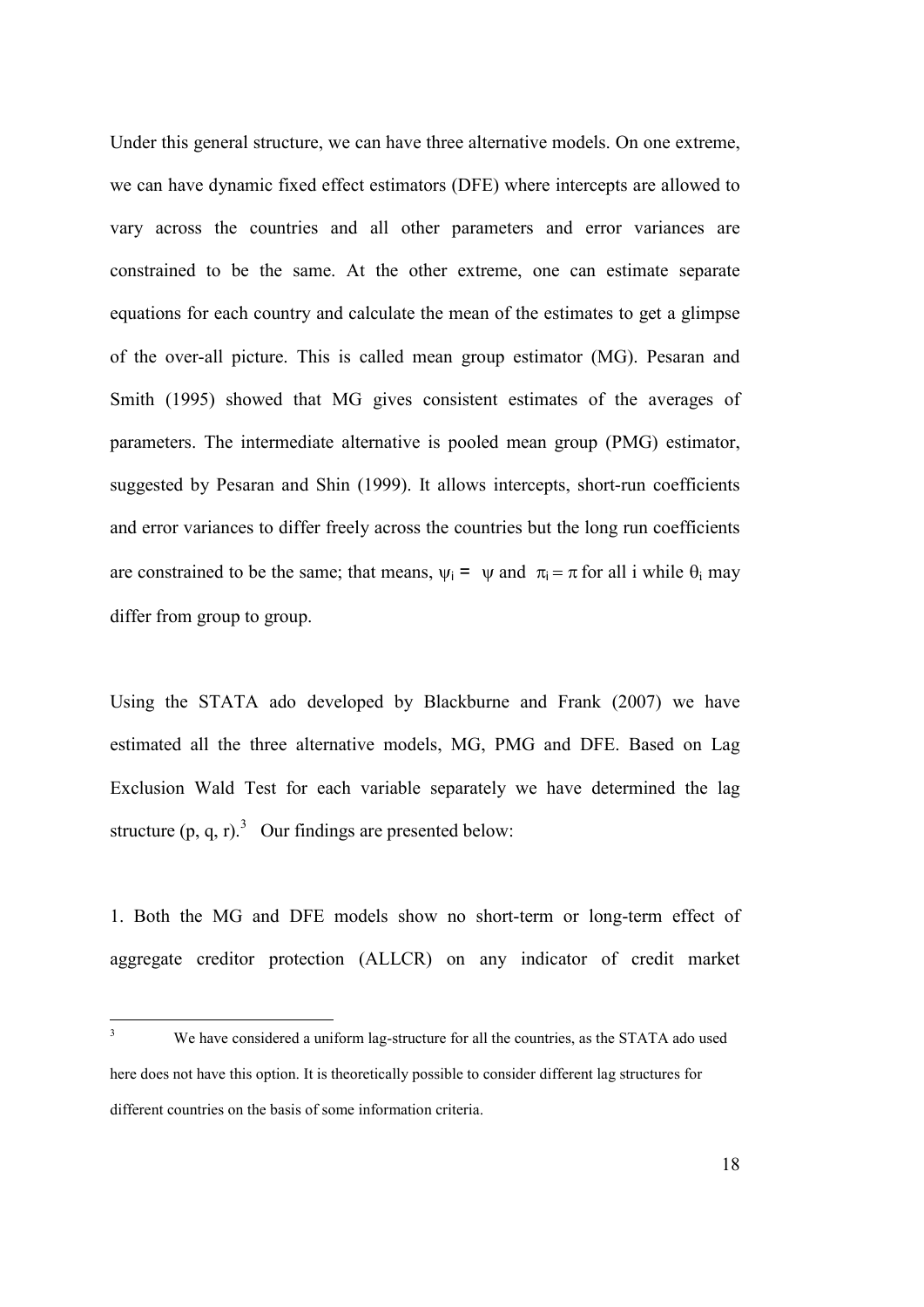development. The PMG model, however, shows a negative long-term effect on the two indicators of credit market development but there exists no stable adjustment path from the short-term (positive relationship in one case and no relationship in another case) to the long-term (Table 2, Part A). The series of Hausman tests support the DFE model.

2. Two models (PMG and DFE) show long-term favourable effects of creditor protection relating to debtor control (CRDC) on both the indicators of credit market development; there is, however, no short-term effect. Only in the DFE model, the adjustment process from an insignificant short-term effect to a significant positive long-term effect is stable for both the indicators of credit market development. The Hausman test supports the DFE model for the case of private credit-GDP ratio giving more credence to the findings (Table 2, Part B).

3. As regards the impact of creditor protection relating to credit contract (CRCC), the opposite (of what we have observed for CRDC) holds good: two models (PMG and DFE) show long-term negative effect of CRCC (with no significant short-term effect) on both the indicators of credit market development. In each case, the Hausman test supports the DFE model, which shows a stable adjustment process from a short-term no relationship to long-term negative relationship (Table 2, Part C).

3. The PMG model shows that the long-term impact of creditor protection relating to insolvency (CRINS) is negative on both the indicators of credit market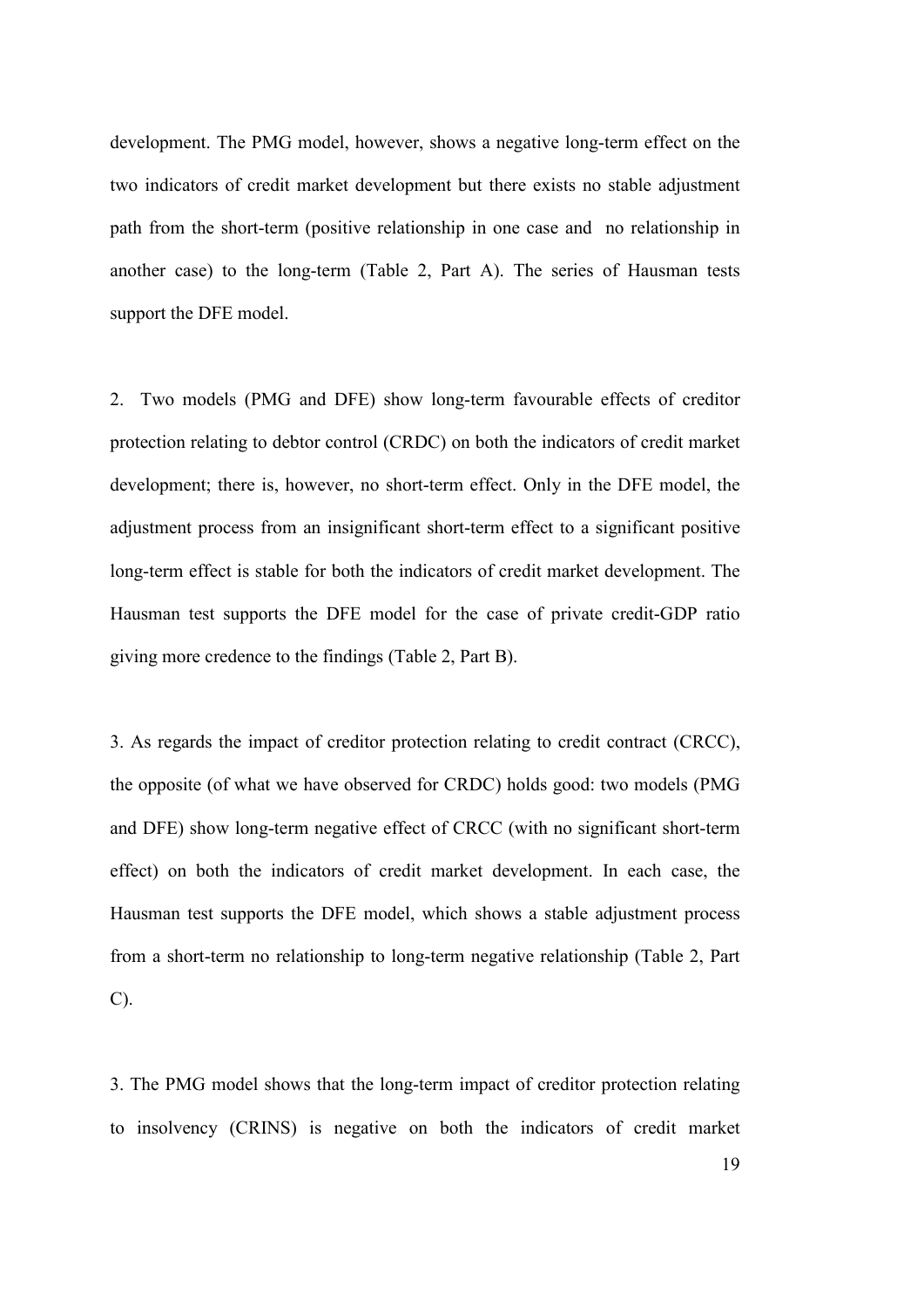development and there exists a stable adjustment process from insignificant shortterm relationship to long-term negative relationship. Neither MG model nor DFE model shows a significant short-term or long-term effect. Hausman test supports the DFE model (Table 2, Part D).

#### **5. Summary and Conclusion**

Analysing the available data of the legal origin 'mother' countries over a long time span, 1970-2005, our study finds no clear verdict in favour of the proposition that the common law countries provide more protection of creditors. The civil law countries (France and Germany) provide more creditor protection relating to debtors' control; the common law countries (UK and USA) provide better creditor protection in the field of credit contract and insolvency.

Furthermore, our study questions the related proposition that 'law matters'; it finds no clear evidence in favour of a favourable effect of creditor protection on credit market development. Using dynamic panel data models it concludes that different components of creditor protection have different effects on credit market development. Debtors control component of creditor protection, which is stressed more in the civil-law countries, has a long-term favourable effect on credit market expansion. The credit contract aspect of creditor protection, focused more in the common-law countries, has a long-term inimical effect on credit market development. Perhaps this aspect of creditor protection discourages debtors and hampers credit market expansion.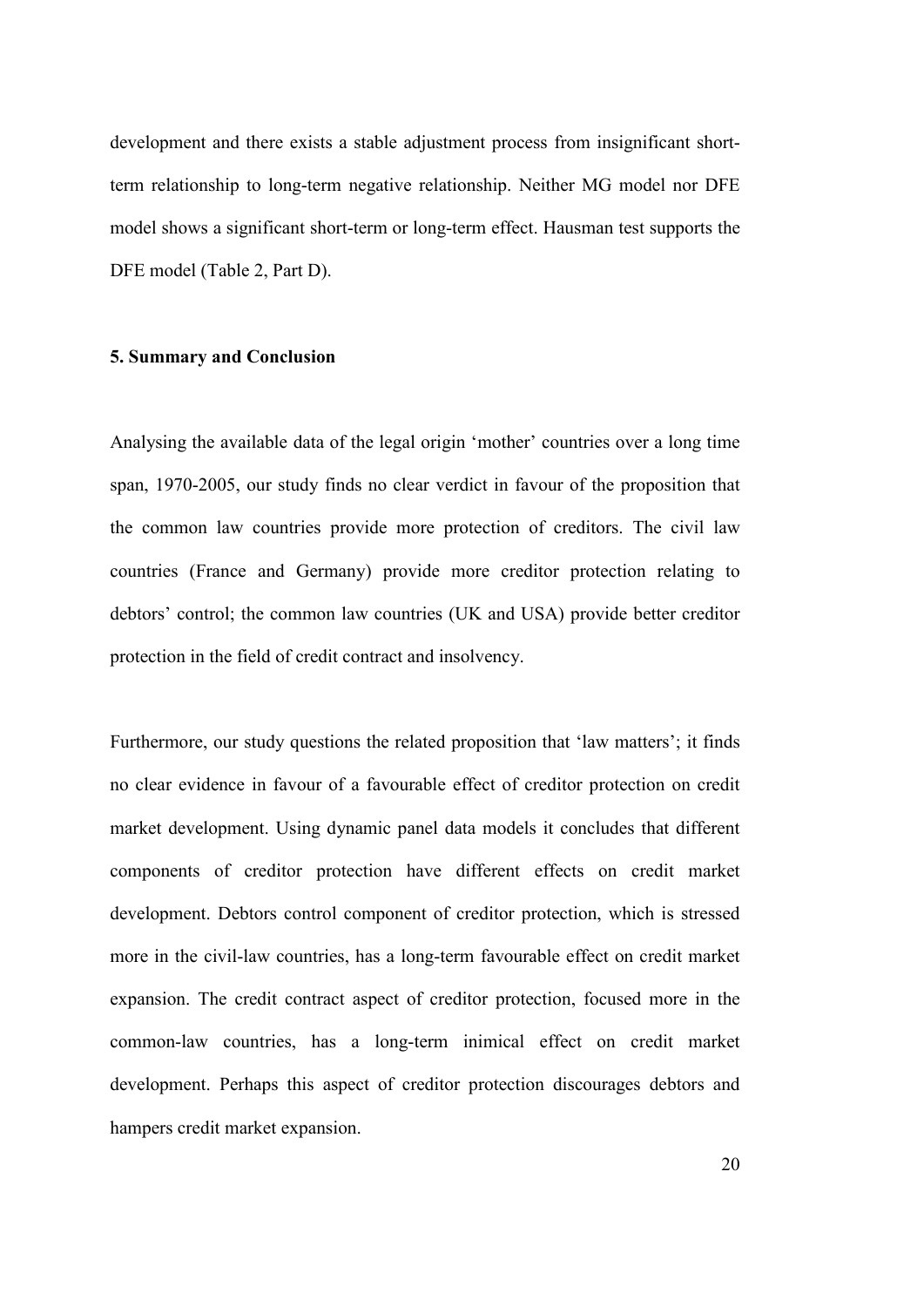To sum up, our study based on longitudinal data for four OECD countries does not provide an unequivocal support to the proposition that common-law countries provide more protection to their creditors, which in turn promote their credit market developments.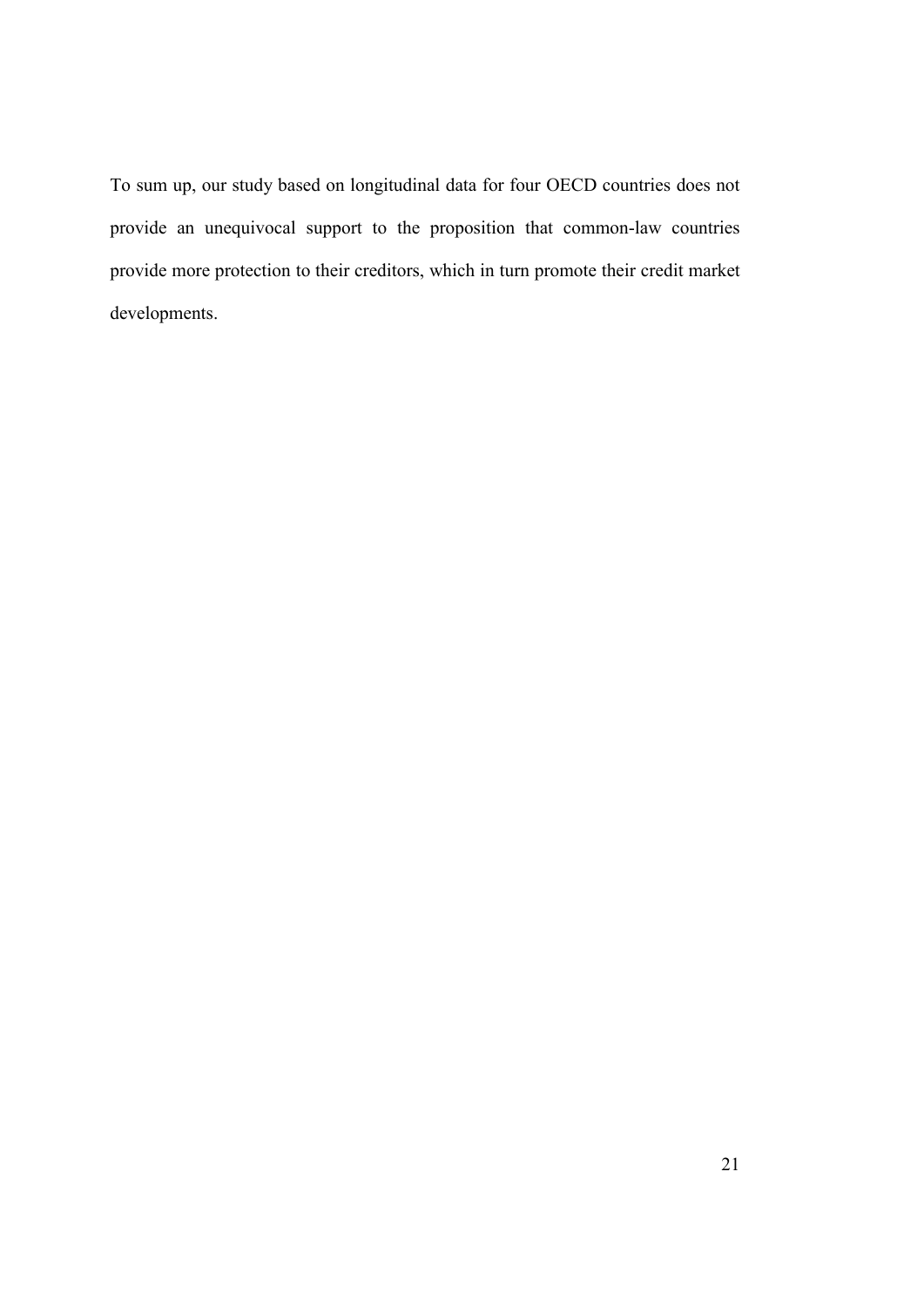#### **Bibliography**

Ahlering, B. and Deakin, S. "Labour regulation, corporate governance and legal origin: a case of institutional complementarity?" *Law & Society Review* 41(2007): 865-908.

Armour, J. and Skeel, D. A.Jr. "Who writes the rules for hostile takeovers, and why? The peculiar divergence of US and UK takeover regulation." *Georgetown Law Journal* 95 (2007): 1727–94.

Armour, J., Deakin, S., Sarkar, P., Siems, M. and Singh, A. "Shareholder protection and stock market development: an empirical test of the legal origins hypothesis." *Journal of Empirical Legal Studies* 6 (2009a): 343–380.

Armour, J., Deakin, S., Lele, P. and Siems, M. "How do legal rules evolve? Evidence from a cross-national comparison of shareholder, creditor and worker protection." *American Journal of Comparative Law* 57(2009b): 579-629.

Beck, T., Demirgüç-Kunt, A. and Levine, R. "A new database on financial development and structure." *World Bank Economic Review,* 14 (2000a), 597-605.

Beck, T., Levine, R.and Loayza, N. "Finance and the source of growth." *Journal of Financial Economic* 58 (2000b): 261-300.

Beck T., Demirgüc-Kunt A. and Levine R. "Law and finance: why does legal origin matter?" *Journal of Comparative Economics* 31(2003a): 653-675.

Beck T., Demirgüc-Kunt A. and Levine R. "Law, endowments and finance." *Journal of Financial Economics* 70(2003b): 137-181.

Blackburne III, Edward F. and Frank, M. W. "Estimation of non-stationary heterogeneous panels." *The Stata Journal* 7(2007): 197-208.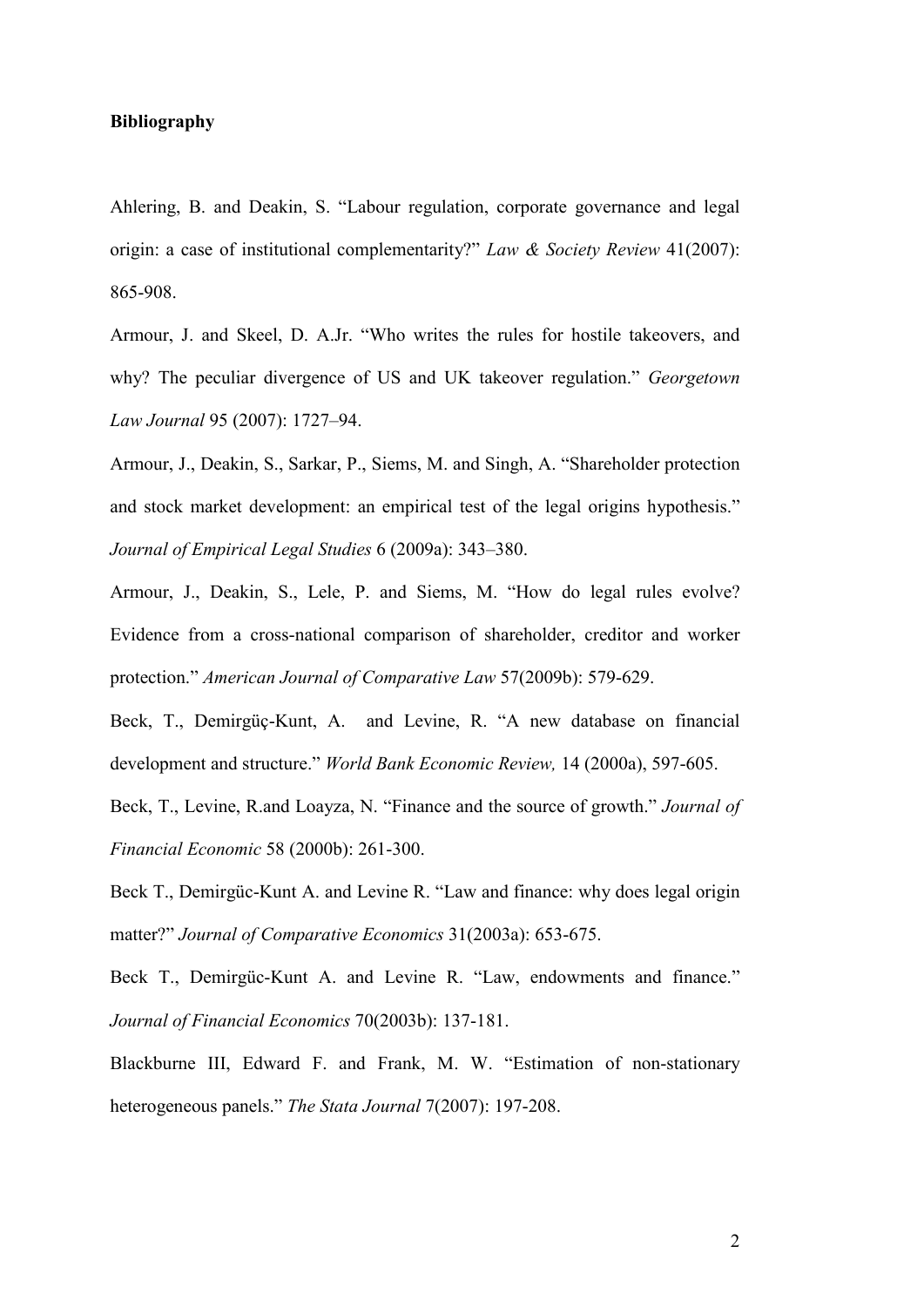Deakin, S. and Singh, A. "The stock market, the market for corporate control and the theory of the firm: legal and economic perspectives and implications for public policy." *CBR (University of Cambridge Working Paper)* 365 (2008).

Botero J., Djankov S., La Porta R., Lopez-de-Silanes F. and Shleifer A. "The regulation of labour." *Quarterly Journal of Economics* 119(2004): 1339-1382.

Claessens, S. and Laeven, L. "Financial development, property rights and growth." *Journal of Finance* 58(2003): 2401-2436.

Cheffins, B.R. "Does law matter? The separation of ownership and

control in the United Kingdom." *Journal of Legal Studies* 30(2001): 459-84.

Coffee, J. "The rise of dispersed ownership: the role of law in the

separation of ownership and control." *Yale Law Journal* 111(2001): 1-82.

Cools, S. "The real difference in corporate law between the United States

and continental Europe: distribution of powers." *Delaware Journal of* 

*Corporate Law* 30 (2005): 697-766.

Djankov S., Glaeser E., La Porta R., Lopez-de-Silanes F. and Shleifer A. "The new comparative economics." *Journal of Comparative Economics* 31(2003): 595-619.

Djankov, S., La Porta, R., Lopez-de-Silanes, F. and Shleifer, A. "The law and economics of self-dealing." *Journal of Financial Economics* 88(2008): 430–65.

Glaeser E. and Shleifer A. "Legal origins." *Quarterly Journal of Economics* 117(2002): 1193-1229.

Glaeser E. and Shleifer A. "The rise of the regulatory state." *Journal of Economic Literature* 41(2003): 401-425.

Hall, P. A. and Soskice, D. *Varieties of Capitalism: The Institutional Foundations of Comparative Advantage*. Oxford and New York: Oxford University Press, 2001. Hayek, F. *The Constitution of Liberty*. London: Routledge and Kegan Paul, 1960.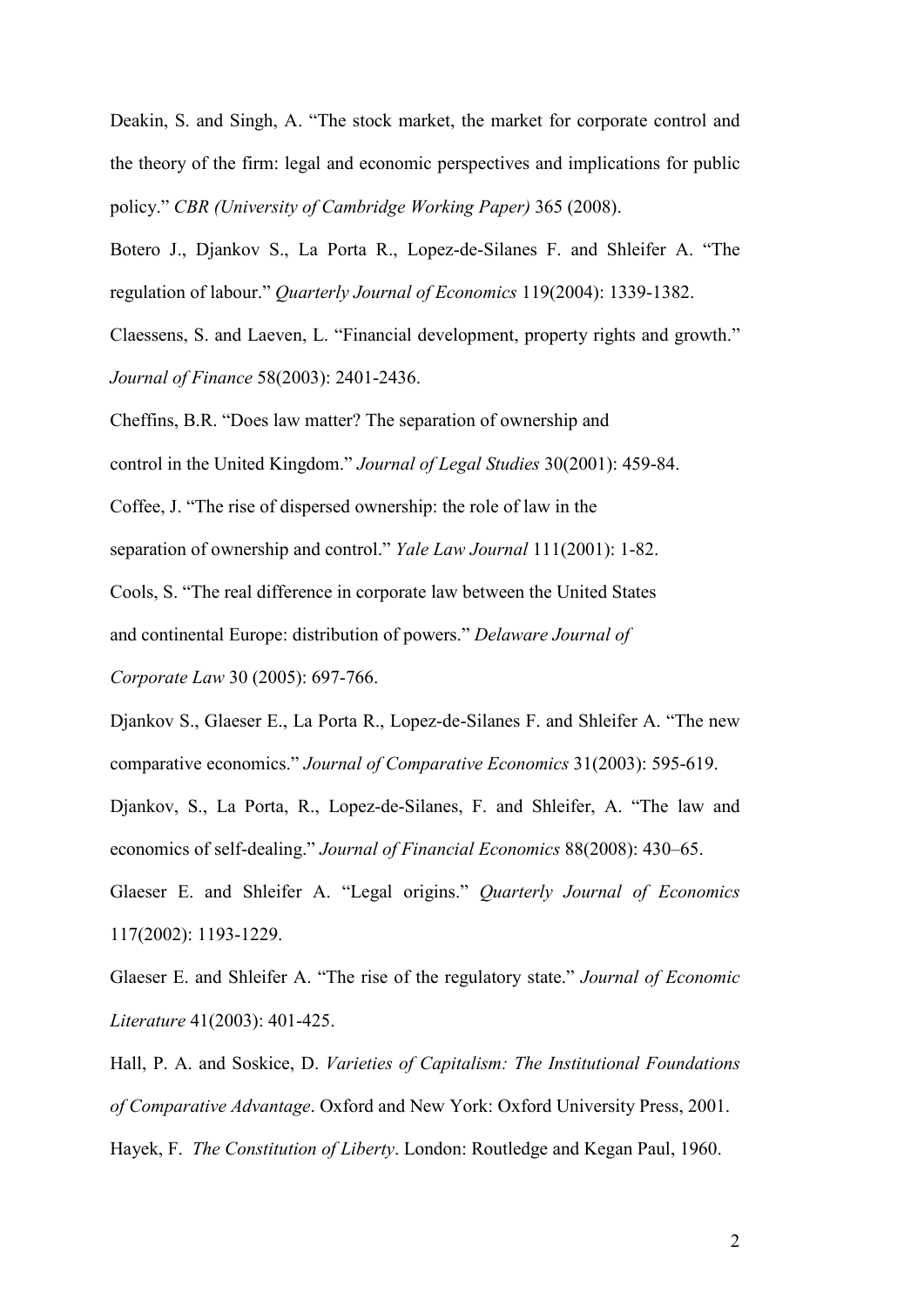King, R.G., and R., Levine. "Finance and growth: Schumpeter must be right." *Quarterly Journal of Economics* 108(1993): 717–737.

La Porta R., Lopez-de-Silanes F., Shleifer A. and Vishny R. "Legal determinants of external finance." *Journal of Finance* 52(1997): 1131-1150.

La Porta R., Lopez-de-Silanes F., Shleifer A. and Vishny R. "Law and finance" *Journal of Political Economy* 106 (1998): 1113-55.

La Porta R., Lopez-de-Silanes F. and Shleifer A. "Corporate ownership around the world." *Journal of Finance* 54(1999): 471-517.

La Porta R., Lopez-de-Silanes F., Shleifer A. and Vishny R. "Agency problems and dividend policies around the world." *Journal of Finance* 55(2000): 1-33.

La Porta R., Lopez-de-Silanes F., and Shleifer, A. "What works in securities laws?" *Journal of Finance* 61(2006): 1-32.

La Porta, R., Lopez-de-Silanes, F. and Shleifer, A. "The economic consequences of legal origins." *Journal Economic Literature* 46(2008): 285–332.

Levine, R. "Stock markets liquidity and economic growth: theory and evidence." In *Finance, Research, Education and Growth*, edited by Luigi Paganetto and Edmond

S. Phelps, Palgrave Macmillan, New York (2003).

Levine, R. "International financial liberalisation and economic growth." *Review of International Economics* 9 (2001): 688-702.

Levine, R. "Financial development and economic growth: views and agenda." *Journal of Economic Literature* 35(1997): 688:726.

Levine, R., Loayza, N. and Beck. T. "Financial intermediation and growth: causality and causes." *Journal of Monetary Economics* 46(2000): 31-77.

Levine, R. and Zervos, S. "Stock markets, banks, and economic growth." *American Economic Review* 88 (1998): 537-558.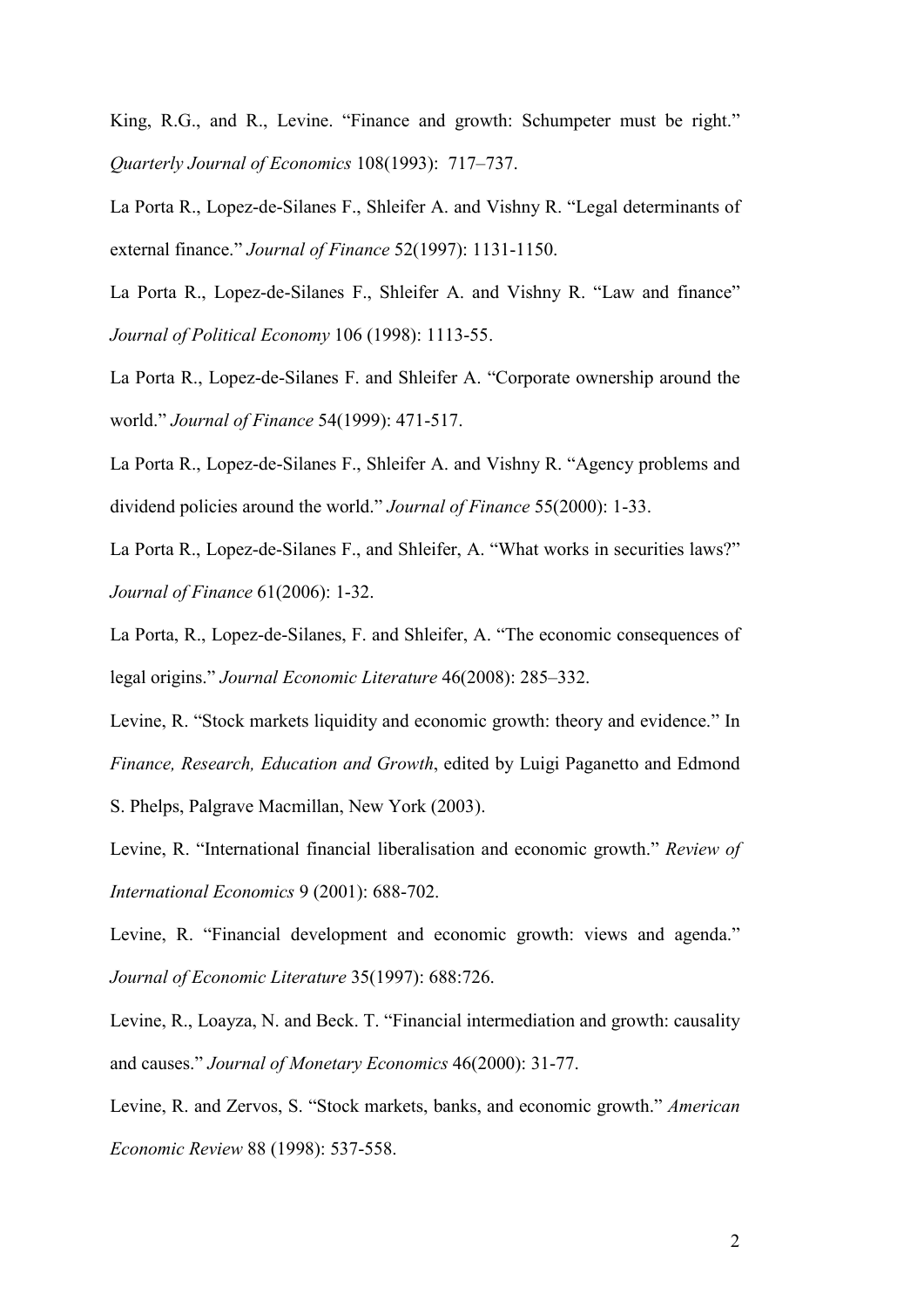Mahoney, P.G. "The common law and economic growth: Hayek might be right." *Journal of Legal Studies* 30(2001): 503-525.

Milhaupt, Curtis J. and Katharina Pistor. *Law & Capitalism: What Corporate Crises Reveal about Legal Systems and Economic Development around the World*. Chicago and London: University of Chicago Press,2008.

North, D. (1990) *Institutions, Institutional Change, and Economic Performance*. Cambridge: Cambridge University Press, 1990.

Rajan, R. and Zingales, L."The great reversals: the politics of financial development in the twentieth century." *Journal of Financial Economics* 69(2003): 5–50.

Pesaran, M. H., Y. Shin, and R. P. Smith. "Pooled mean group estimation of dynamic heterogeneous panels." *Journal of the American Statistical Association* 94(1995): 621-634.

Pesaran, M. H., and R. P. Smith. "Estimating long-run relationships from dynamic heterogeneous panels." *Journal of Econometrics* 68(1995): 79-113.

Siems, M. "Reconciling law & finance and comparative law." *McGill Law Journal* 52(2007): 55-81.

Spamann, H. 'On the insignificance and/or endogeneity of La Porta et

al.'s "anti-director rights index" under consistent coding', *Harvard John M. Olin Center for Law, Economics, and Business Fellows' Discussion Paper* 7 (2006).

Spamann, H. " 'Law and finance' revisited", *Harvard John M. Olin Center for Law, Economics, and Business Fellows' Discussion Paper* 12 (2008).

Toda, H.Y and Yamamoto, T. "Statistical inference in vector autoregressions with possibly integrated processes." *Journal of Econometrics*, 66(1995): 225-250.

Zweigert, K., and Kötz, H. *Introduction to Comparative Law* 3rd. ed. trans. T. Weir (Oxford: OUP,1998.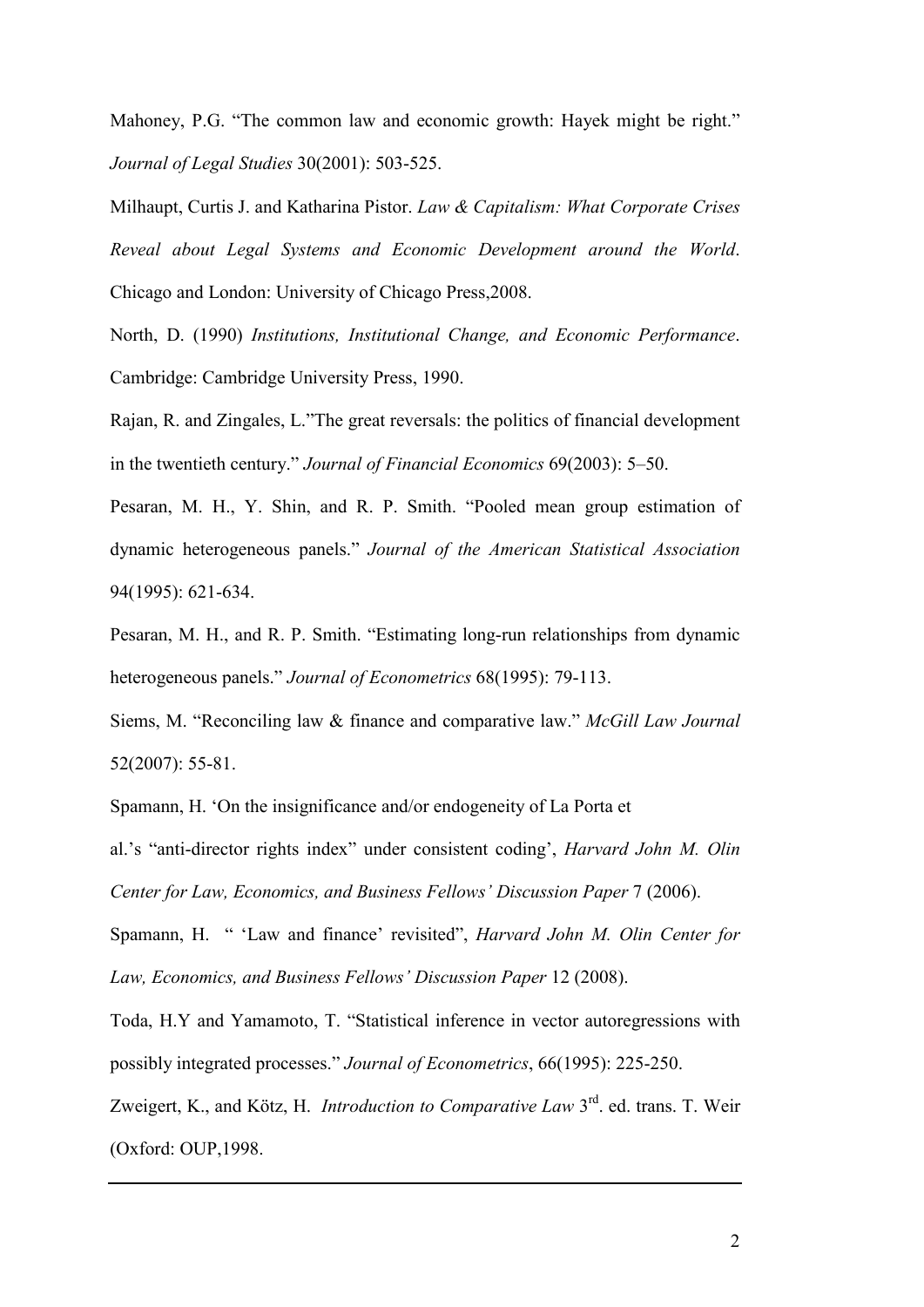### **Table 1**

## **Creditors' Protection in Four OECD Countries, 1970-2005**

(Period Averages)

| Period & Series                              |        |         |      |            |               |              |
|----------------------------------------------|--------|---------|------|------------|---------------|--------------|
|                                              | France | Germany | UK   | <b>USA</b> | Common<br>Law | Civil<br>Law |
| <b>Debtors</b><br>Control<br>(CRDC)          |        |         |      |            |               |              |
| 1970-74                                      | 0.47   | 0.77    | 0.30 | 0.31       | 0.31          | 0.62         |
| 1975-79                                      | 0.47   | 0.77    | 0.33 | 0.31       | 0.32          | 0.62         |
| 1980-84                                      | 0.49   | 0.83    | 0.42 | 0.31       | 0.37          | 0.66         |
| 1985-89                                      | 0.46   | 0.88    | 0.50 | 0.31       | 0.40          | 0.67         |
| 1990-94                                      | 0.46   | 0.88    | 0.57 | 0.45       | 0.51          | 0.67         |
| 1995-99                                      | 0.46   | 0.85    | 0.57 | 0.48       | 0.53          | 0.66         |
| 2000-05                                      | 0.45   | 0.77    | 0.55 | 0.48       | 0.51          | 0.61         |
| <b>Credit</b><br><b>Contracts</b><br>( CRCC) |        |         |      |            |               |              |
| 1970-74                                      | 0.38   | 0.65    | 0.67 | 0.83       | 0.75          | 0.52         |
| 1975-79                                      | 0.38   | 0.65    | 0.80 | 0.81       | 0.81          | 0.52         |
| 1980-84                                      | 0.45   | 0.65    | 0.81 | 0.73       | 0.77          | 0.55         |
| 1985-89                                      | 0.48   | 0.65    | 0.77 | 0.73       | 0.75          | 0.57         |
| 1990-94                                      | 0.49   | 0.65    | 0.77 | 0.73       | 0.75          | 0.57         |
| 1995-99                                      | 0.58   | 0.66    | 0.77 | 0.73       | 0.75          | 0.62         |
| 2000-05                                      | 0.58   | 0.67    | 0.77 | 0.73       | 0.75          | 0.63         |
| <b>Insolvency</b><br>(CRINS)                 |        |         |      |            |               |              |
| 1970-74                                      | 0.45   | 0.46    | 0.56 | 0.49       | 0.53          | 0.46         |
| 1975-79                                      | 0.45   | 0.46    | 0.56 | 0.49       | 0.53          | 0.46         |
| 1980-84                                      | 0.45   | 0.46    | 0.56 | 0.51       | 0.54          | 0.46         |
| 1985-89                                      | 0.53   | 0.46    | 0.58 | 0.51       | 0.55          | 0.50         |
| 1990-94                                      | 0.53   | 0.46    | 0.60 | 0.51       | 0.56          | 0.50         |
| 1995-99                                      | 0.55   | 0.50    | 0.60 | 0.51       | 0.56          | 0.52         |
| 2000-05                                      | 0.54   | 0.62    | 0.63 | 0.51       | 0.57          | 0.58         |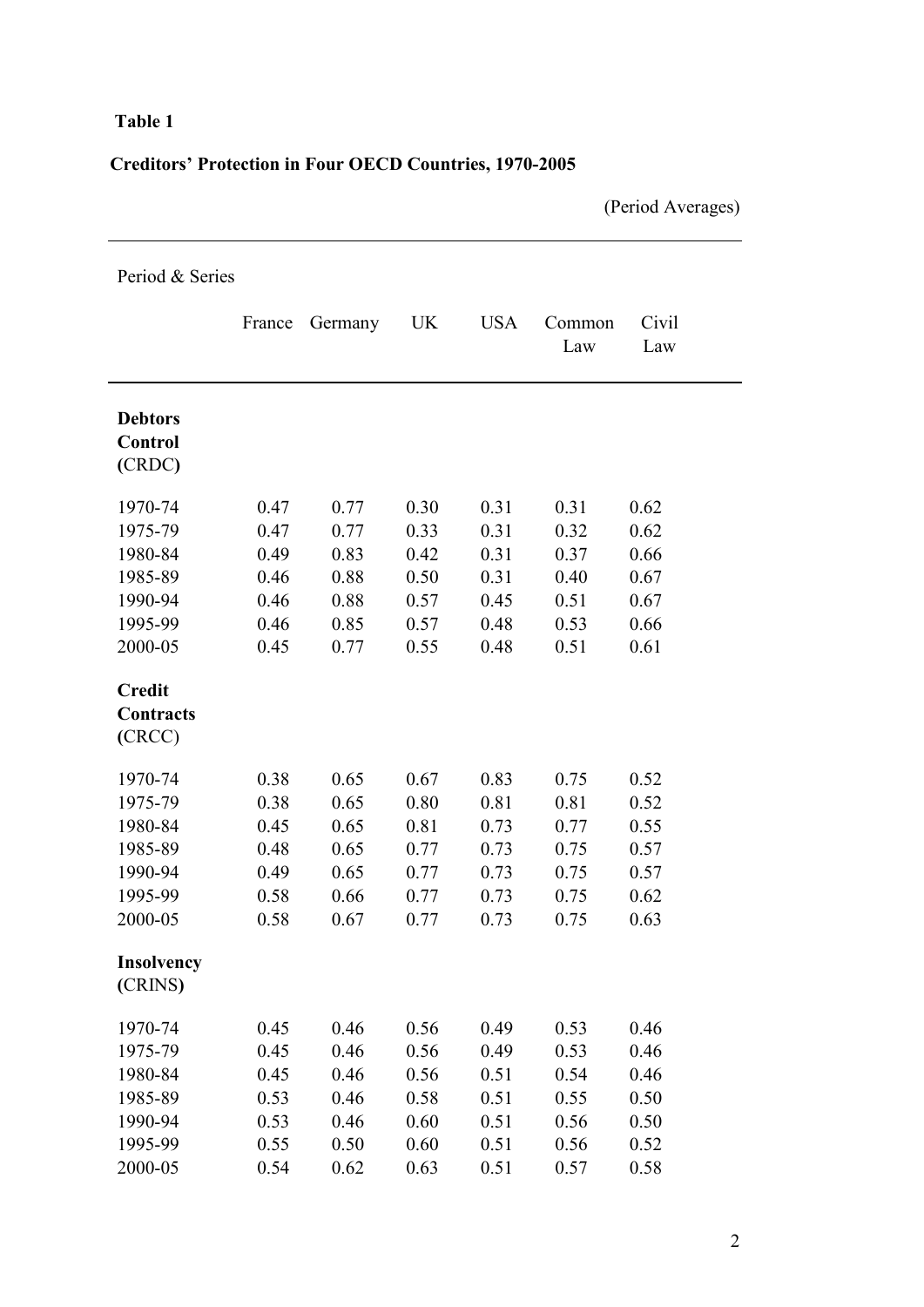### **Table 1 (contd.)**

Period & Series

|                                                         | France | Germany | UK   | <b>USA</b> | Common<br>Law | Civil<br>Law |
|---------------------------------------------------------|--------|---------|------|------------|---------------|--------------|
| <b>Creditor</b><br><b>Protection-</b><br>All<br>(ALLCR) |        |         |      |            |               |              |
| 1970-74                                                 | 0.44   | 0.58    | 0.55 | 0.52       | 0.53          | 0.51         |
| 1975-79                                                 | 0.44   | 0.58    | 0.58 | 0.52       | 0.55          | 0.51         |
| 1980-84                                                 | 0.46   | 0.60    | 0.60 | 0.52       | 0.56          | 0.53         |
| 1985-89                                                 | 0.50   | 0.61    | 0.63 | 0.52       | 0.57          | 0.56         |
| 1990-94                                                 | 0.50   | 0.61    | 0.65 | 0.54       | 0.60          | 0.56         |
| 1995-99                                                 | 0.54   | 0.62    | 0.65 | 0.55       | 0.60          | 0.58         |
| 2000-05                                                 | 0.53   | 0.68    | 0.66 | 0.55       | 0.61          | 0.61         |
|                                                         |        |         |      |            |               |              |
|                                                         |        |         |      |            |               |              |

Source: Calculated from CBR (University of Cambridge) data available in See 〈http://www.cbr.cam.ac.uk/research/programme2/project2-20.htm〉.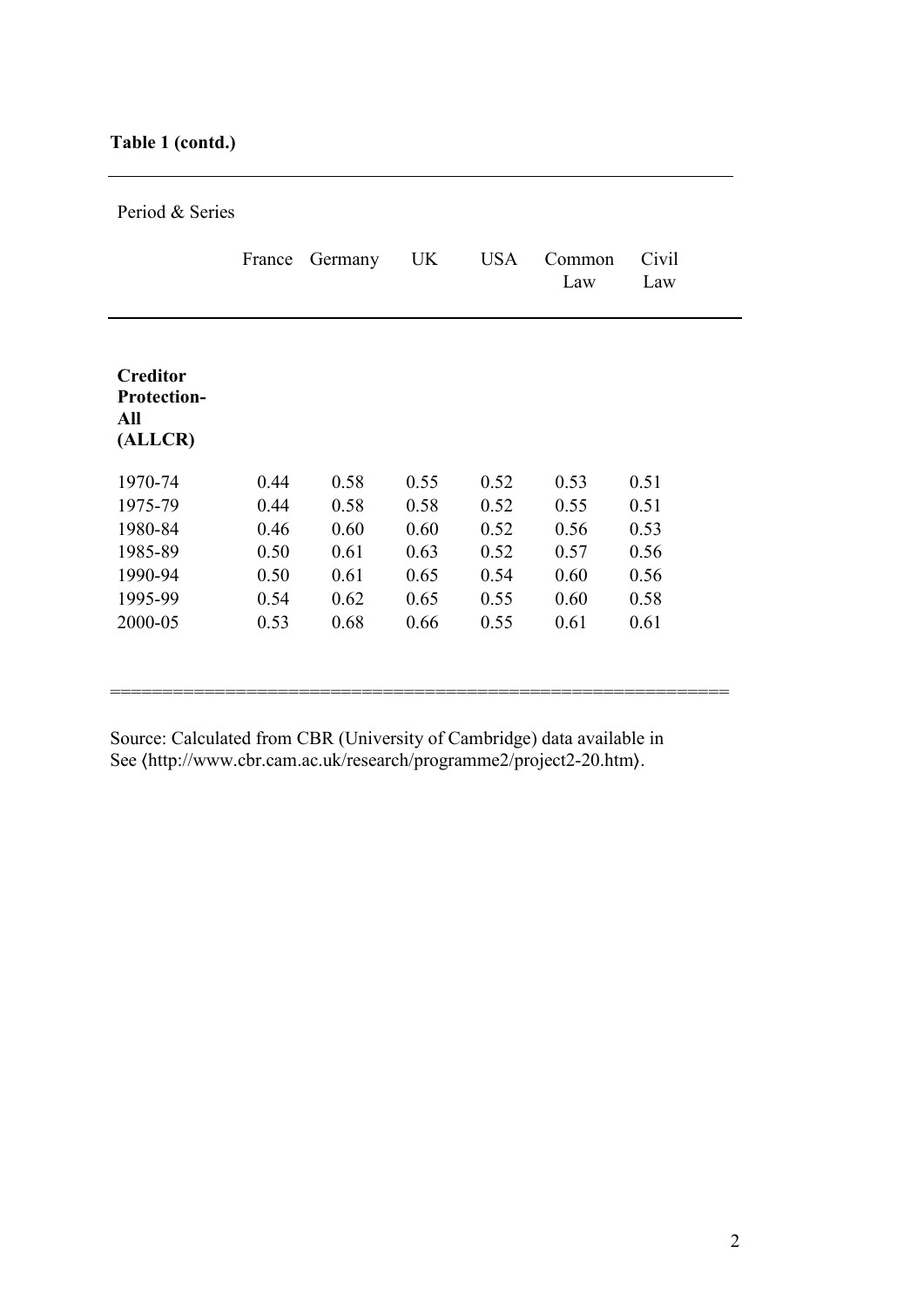### **Table 2**

## **Short-run and Long-run Relationships between Legal Index and Finance**

# **Market Variables, 1970-2005: Dynamic Panel Models**

| Models <sup>1</sup>                               | <b>PMG</b>  | <b>MG</b>             | <b>DFE</b>  |
|---------------------------------------------------|-------------|-----------------------|-------------|
| A. Impact of Aggregate Creditor                   |             |                       |             |
| Protection, ALLCR (Z) on                          |             |                       |             |
| Bank Credit-GDP<br>(i)<br>Ratio,                  |             |                       |             |
| LDCBY(X)                                          |             |                       |             |
| Long-term Relationship                            |             |                       |             |
| Y (LPPPCY)                                        | $1.855***$  | $1.629***$            | 1.898***    |
| Z (ALLCR)                                         | $-6.738**$  | $-2.321$              | $-2.859$    |
| Short-term Relationship                           |             |                       |             |
| $\theta$                                          | $-0.291$    | $-0.519**$            | $-0.27***$  |
| $\Delta Y_t$                                      | 0.159       | 0.136                 | 0.344       |
| $\Delta Y_{t-1}$                                  | $-0.751$    | $-0.836$              | $-0.034$    |
| $\Delta Z_t$                                      | $2.713**$   | 1.266                 | 0.899       |
| $\mu$                                             | $-3.014$    | $-3.8***$             | $-3.423***$ |
| Chosen Model <sup>2</sup>                         |             | MG                    |             |
| (ii) Private Credit to GDP Ratio,                 |             |                       |             |
| LDCPVTY (X)                                       |             |                       |             |
| Long-term Relationship                            |             |                       |             |
| Y (LPPPCY)                                        | 1.916***    | $0.725**$             | 1.237       |
| Z (ALLCR)                                         | $-7.674***$ | 5.781                 | 3.483       |
| Short-term Relationship                           |             |                       |             |
| $\theta$                                          | 0.276       | 0.477                 | $0.218***$  |
| $\Delta Y_t$                                      | 1.349       | 1.099                 | 0.321       |
| $\Delta Y_{t-1}$                                  | $0.386***$  | $0.3\overline{16***}$ | $-0.135$    |
| $\Delta Z_t$                                      | $-3.396$    | $-1.618$              | $-1.047$    |
| $\mu$                                             | 3.003       | 2.739                 | 2.174       |
| Chosen Model <sup>2</sup>                         |             |                       | <b>DFE</b>  |
| <b>B.</b> Impact of Creditor Protection           |             |                       |             |
| relating to Debtor Control, CRDC                  |             |                       |             |
| $(X)$ on                                          |             |                       |             |
| <b>Credit-GDP</b><br>(i)<br><b>Bank</b><br>Ratio, |             |                       |             |
| LDCBY(X)                                          |             |                       |             |
| Long-term Relationship                            | $0.652***$  | $1.05***$             | $1.104***$  |
| Y (LPPPCY)                                        | 4.738***    | 3.373                 | $1.923***$  |
| Z (CRDC)                                          |             |                       |             |
| Short-term Relationship                           |             |                       |             |
| θ                                                 | $-0.368$    | $-0.644***$           | $-0.36***$  |
| $\Delta Y_t$                                      | $-0.192$    | $-0.285$              | 0.283       |
| $\Delta Y_{t-1}$                                  | $-0.439$    | $-0.725$              | 0.232       |
| $\Delta Z_t$                                      | 0.548       | $-0.253***$           | $-0.082$    |
| $\mu$                                             | $-1.518$    | $-5.285***$           | $-2.669***$ |
| Chosen Model <sup>2</sup>                         | <b>PMG</b>  |                       |             |
| (ii) Private Credit to GDP Ratio,<br>LDCPVTY (X)  |             |                       |             |
| Long-term Relationship                            |             |                       |             |
| Y (LPPPCY)                                        | $0.429*$    | $1.017***$            | $1.14***$   |
| Z (CRDC)                                          | 3.294**     | 3.037                 | $2.198***$  |
| Short-term Relationship                           |             |                       |             |
| $\theta$                                          | $-0.314$    | $-0.441*$             | $-0.327***$ |
| $\Delta Y_t$                                      | $-0.263$    | $-0.295$              | 0.502       |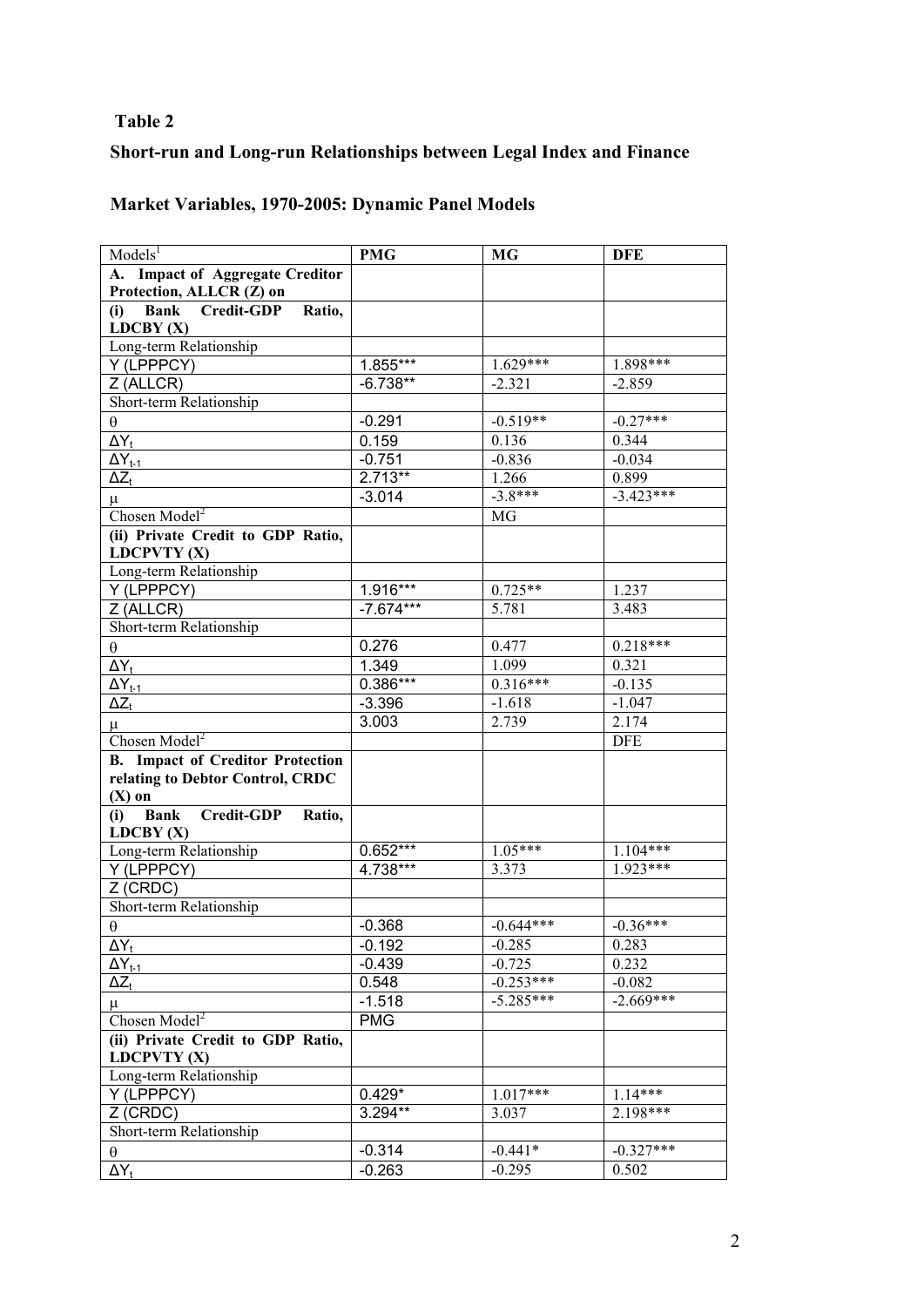| $\overline{\Delta Y}_{t-1}$                            | $-0.561$    | $-0.661$    | 0.487       |
|--------------------------------------------------------|-------------|-------------|-------------|
| $\overline{\Delta Z_t}$                                | 0.933       | 0.098       | $-0.277$    |
| $\mu$                                                  | $-0.394$    | $-3.195**$  | $-2.652**$  |
| Chosen Model <sup>2</sup>                              |             |             | <b>DFE</b>  |
| C. Impact of Creditor Protection                       |             |             |             |
| relating<br><b>Credit</b><br>$\mathbf{to}$<br>Contract |             |             |             |
| (CRCC) on                                              |             |             |             |
| (i) Bank<br>Credit-GDP Ratio,<br>LDCBY(X)              |             |             |             |
| Long-term Relationship                                 |             |             |             |
| Y (LPPPCY)                                             | $1.131***$  | $0.932***$  | $1.647***$  |
| Z (CRCC)                                               | $-1.986**$  | $-4.407$    | $-3.811***$ |
| Short-term Relationship                                |             |             |             |
| $\theta$                                               | $-0.32*$    | $-0.616***$ | $-0.309***$ |
| $\overline{\Delta}X_{t-1}$                             | 0.149       | $0.194*$    | $-0.24***$  |
| $\Delta Y_t$                                           | $-0.001$    | $-1.122*$   | 0.506       |
| $\Delta Y_{t-1}$                                       | $-0.568$    | $-0.527$    | $-0.002$    |
| $\overline{\Delta}Z_t$                                 | 0.229       | $1.351*$    | 0.7         |
| $\mu$                                                  | $-1.742*$   | $-0.661$    | $-2.85***$  |
| Chosen Model <sup>2</sup>                              |             |             | <b>DFE</b>  |
| (ii) Private Credit to GDP Ratio,                      |             |             |             |
| LDCPVTY (X)                                            |             |             |             |
| Long-term Relationship                                 |             |             |             |
| Y (LPPPCY)                                             | 1.128***    | $1.014***$  | $1.761***$  |
| Z (CRCC)                                               | $-2.747***$ | $-5.089$    | $-4.579***$ |
| Short-term Relationship                                |             |             |             |
| $\theta$                                               | $-0.306$    | $-0.564***$ | $-0.274***$ |
| $\Delta X_{t-1}$                                       | 0.027       | $-0.009$    | $-0.299***$ |
| $\Delta Y_t$                                           | $-0.137$    | $-1.159*$   | 0.837       |
| $\Delta Y_{t-1}$                                       | $-0.966$    | $-0.581$    | 0.194       |
| $\Delta Z_t$                                           | 0.419       | 3.05        | 0.544       |
| $\mu$                                                  | $-1.563$    | 0.212       | $-2.746**$  |
| Chosen $Model2$                                        |             |             | <b>DFE</b>  |
| D. Impact of Creditor Protection                       |             |             |             |
| relating to Insolvency, CRINS $(X)$                    |             |             |             |
| on                                                     |             |             |             |
| <b>Bank</b> Credit-GDP<br>(i)<br>Ratio,<br>LDCBY(X)    |             |             |             |
| Long-term Relationship                                 |             |             |             |
| Y (LPPPCY)                                             | $1.309***$  | 1.287***    | $1.713***$  |
| Z (CRINS)                                              | $-3.28***$  | -0.474      | $-1.498$    |
| Short-term Relationship                                |             |             |             |
| $\theta$                                               | $-0.466*$   | $-0.485**$  | $-0.274***$ |
| $\Delta Y_t$                                           | 0.086       | $-0.099$    | 0.323       |
| $\Delta Y_{t-1}$                                       | $-0.573$    | $-0.788$    | 0.043       |
| $\Delta Z_t$                                           | 1.254       | 0.827       | 0.245       |
| $\mu$                                                  | $-3.115*$   | $-2.774**$  | $-3.192***$ |
| Chosen Model <sup>2</sup>                              |             |             | <b>DFE</b>  |
| (ii) Private Credit to GDP Ratio,                      |             |             |             |
| LDCPVTY (X)                                            |             |             |             |
| Long-term Relationship                                 |             |             |             |
| Y (LPPPCY)                                             | 1.536***    | $2.911**$   | $1.879***$  |
| Z (CRINS)                                              | $-4.549***$ | $-17.314$   | $-1.955$    |
| Short-term Relationship                                |             |             |             |
| $\theta$                                               | $-0.379*$   | $-0.375$    | $-0.248***$ |
| $\Delta Y_t$                                           | 0.245       | $-0.192$    | 0.583       |
| $\Delta Y_{t-1}$                                       | $-0.538$    | $-0.756$    | 0.224       |
| $\Delta Z_t$                                           | 0.685       | 0.379       | $-0.109$    |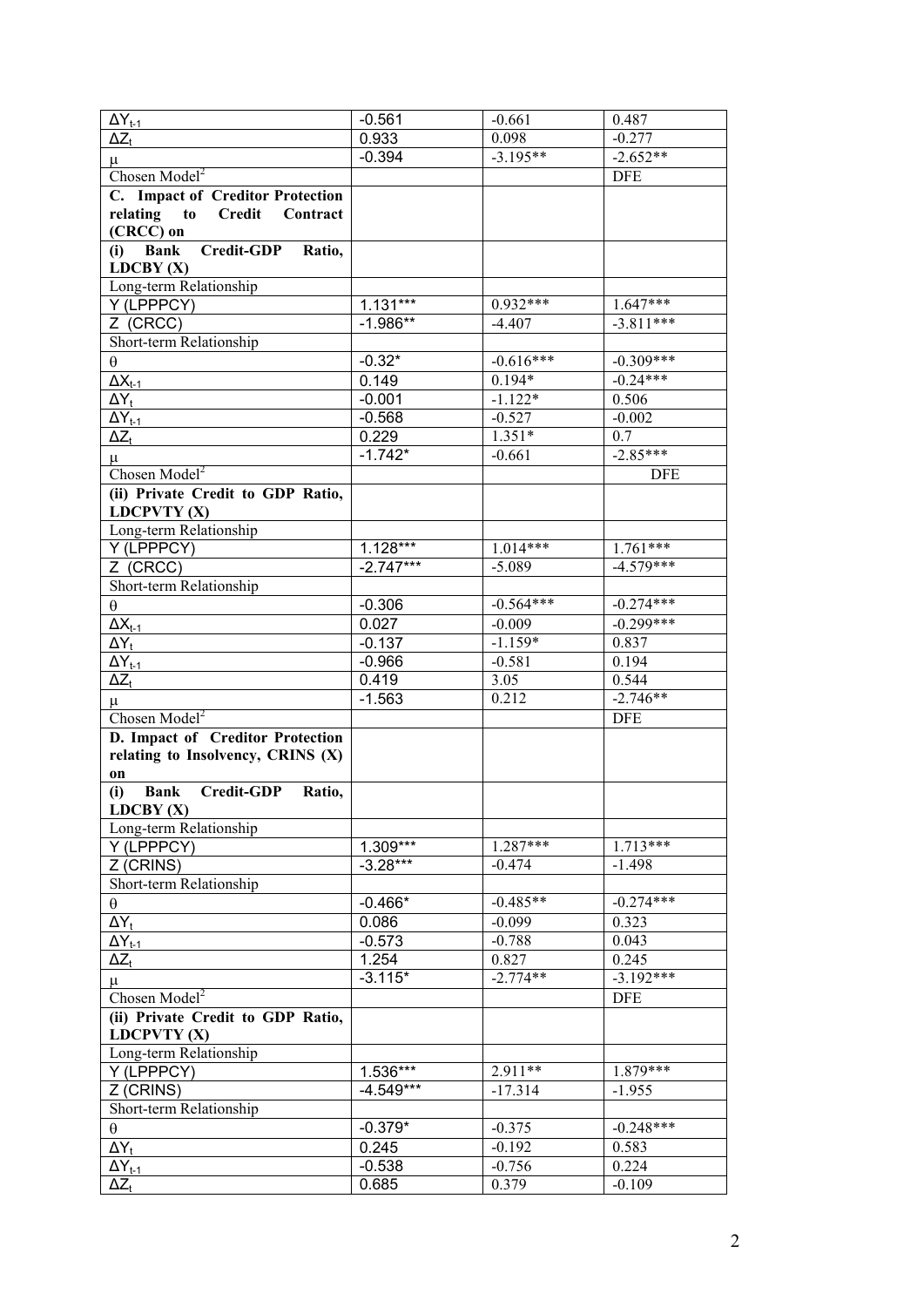|                       | $\lambda$<br>$\overline{\phantom{a}}$<br>U.∠∪∪ | $.666**$<br>$\sim$ | $\gamma$ $\rightarrow$ *<br>$-$<br>ر ر. _ ر |
|-----------------------|------------------------------------------------|--------------------|---------------------------------------------|
| Chosen<br>1/<br>Model |                                                |                    | --<br>ъ                                     |

\* Significant at 10 per cent level.

\*\* Significant at 5 per cent level.

\*\*\* Significant at 1 per cent level.

1 The regressors are estimated from the following long-term relationship and its error correction form.

Long-run Relationship:

$$
X_{it} = \psi_i Y_{it} + \pi_i Z_{it} + \eta_{it}
$$

Error Correction Form:

$$
\Delta X_{it} = \theta_i(\eta_{it-1}) + \frac{p-1}{\sum \lambda_{ij} \Delta X_{i, t-j} + \sum \psi_{ik} \Delta Y_{i, t-k} + \sum \pi_{ij} \Delta Z_{i, t-l} + \mu_i + \phi_{it}} \quad \text{for} \quad t = 0
$$

where  $\Delta$  is the difference operator,  $\theta_i$  is the group-specific error-correcting speed of adjustment term,  $\lambda_{ii}$ ,  $\psi_{ik}$  and  $\pi_{ii}$  are the coefficients of the lagged variables,  $\mu_i$  is the country-specific effect and  $\phi_{it}$  is the disturbances term. The existence of a meaningful long-run relationship with a stable adjustment dynamics requires  $\theta_i$  < 0.

2 An appropriate model is chosen on the basis of a series of Hausman tests.

3 Due to non-availability of data, the period of analysis is 1980-2005.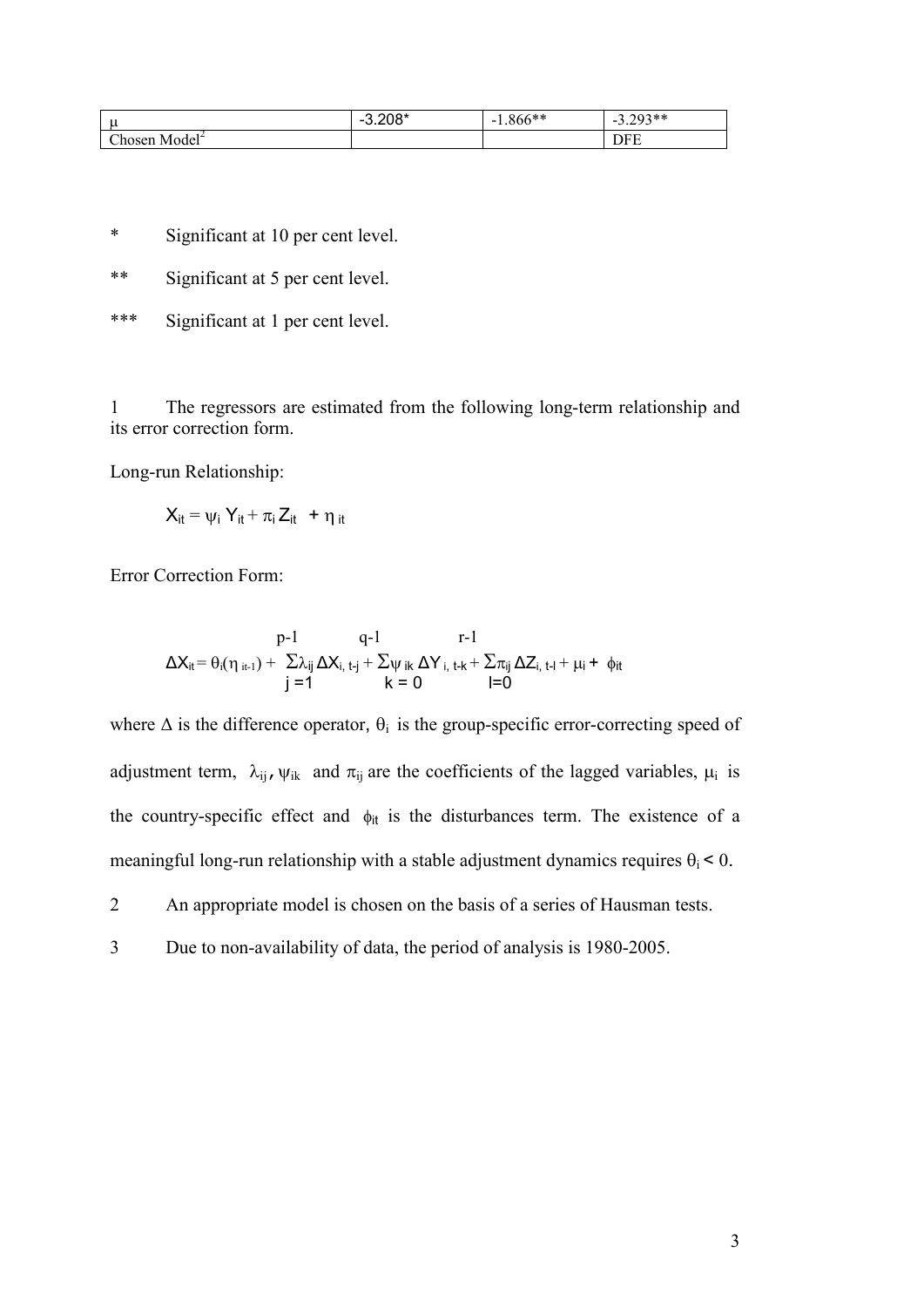Figure 1 Creditor Protection in Four OECD Countries, 1970-2005

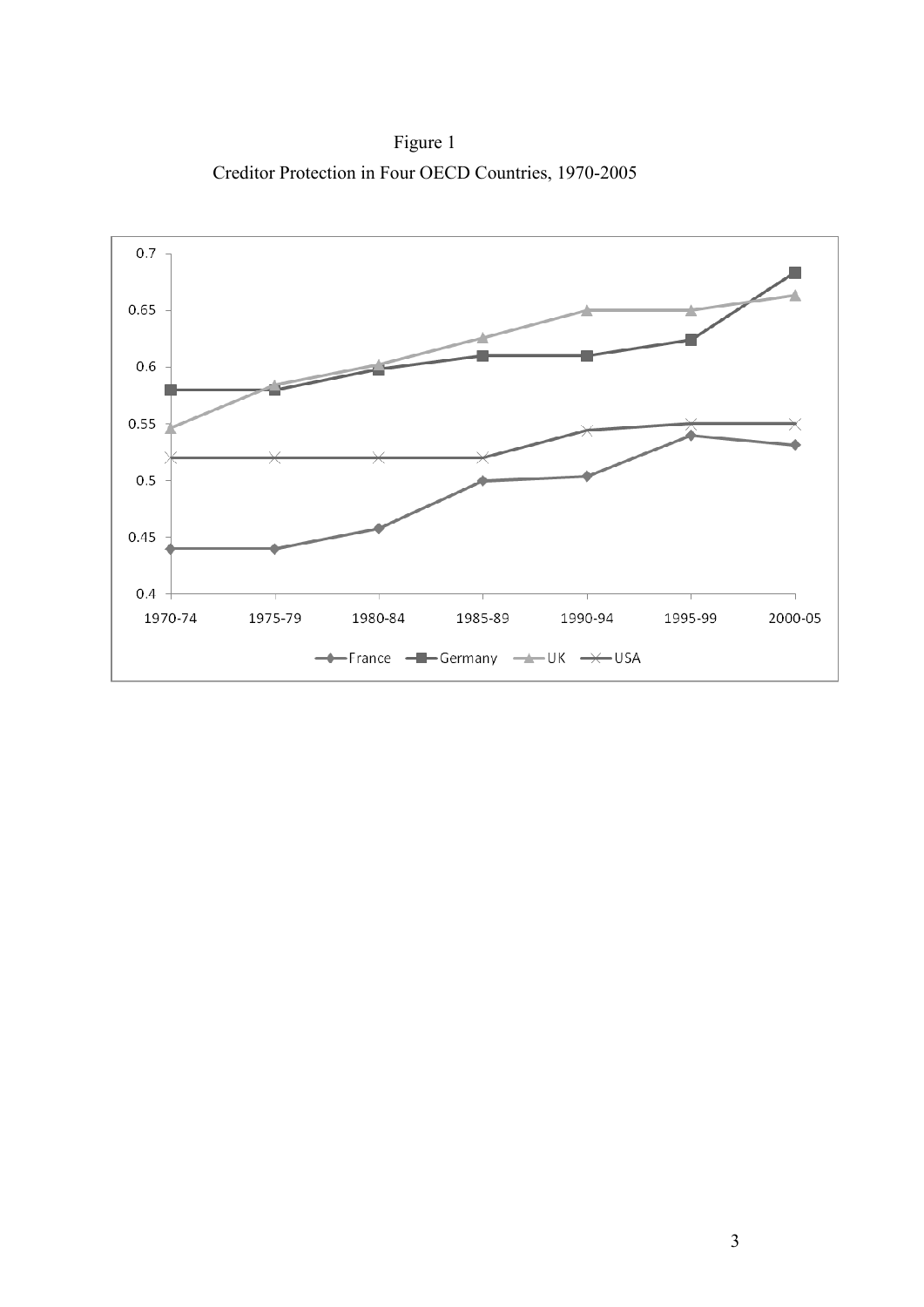

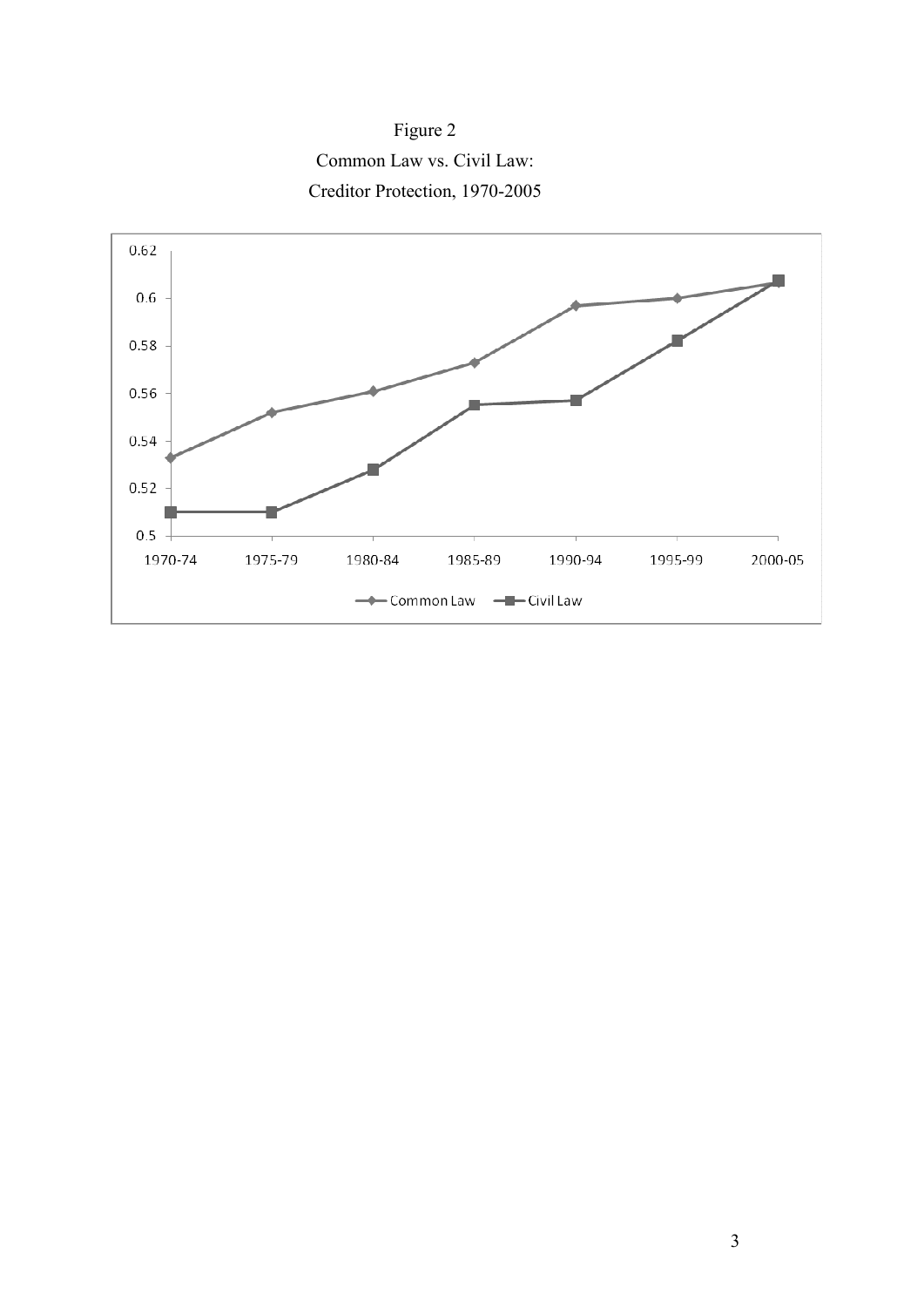Figure 3 Creditor Protection Relating to Debtors' Control in Four OECD Countries, 1970-2005

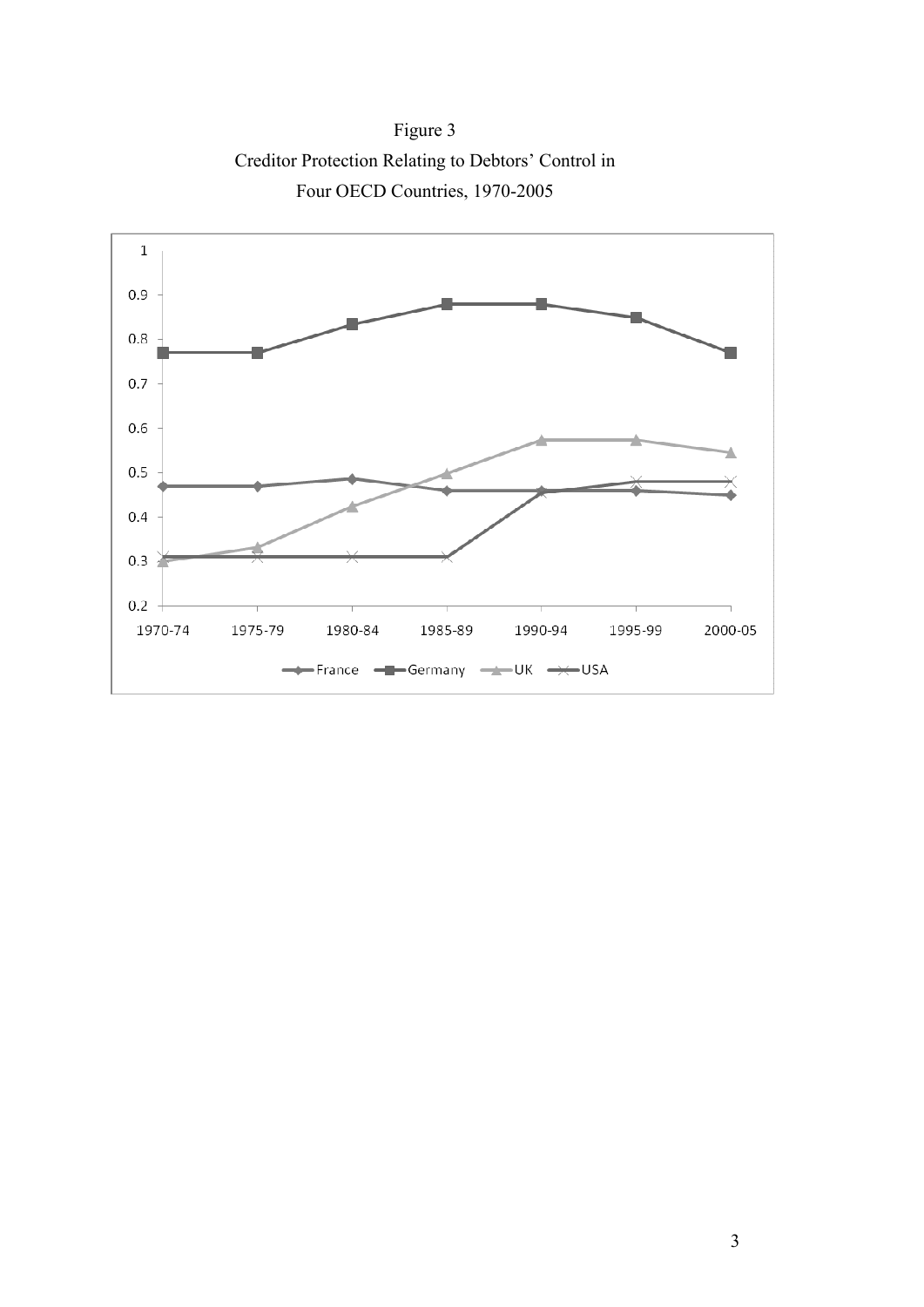

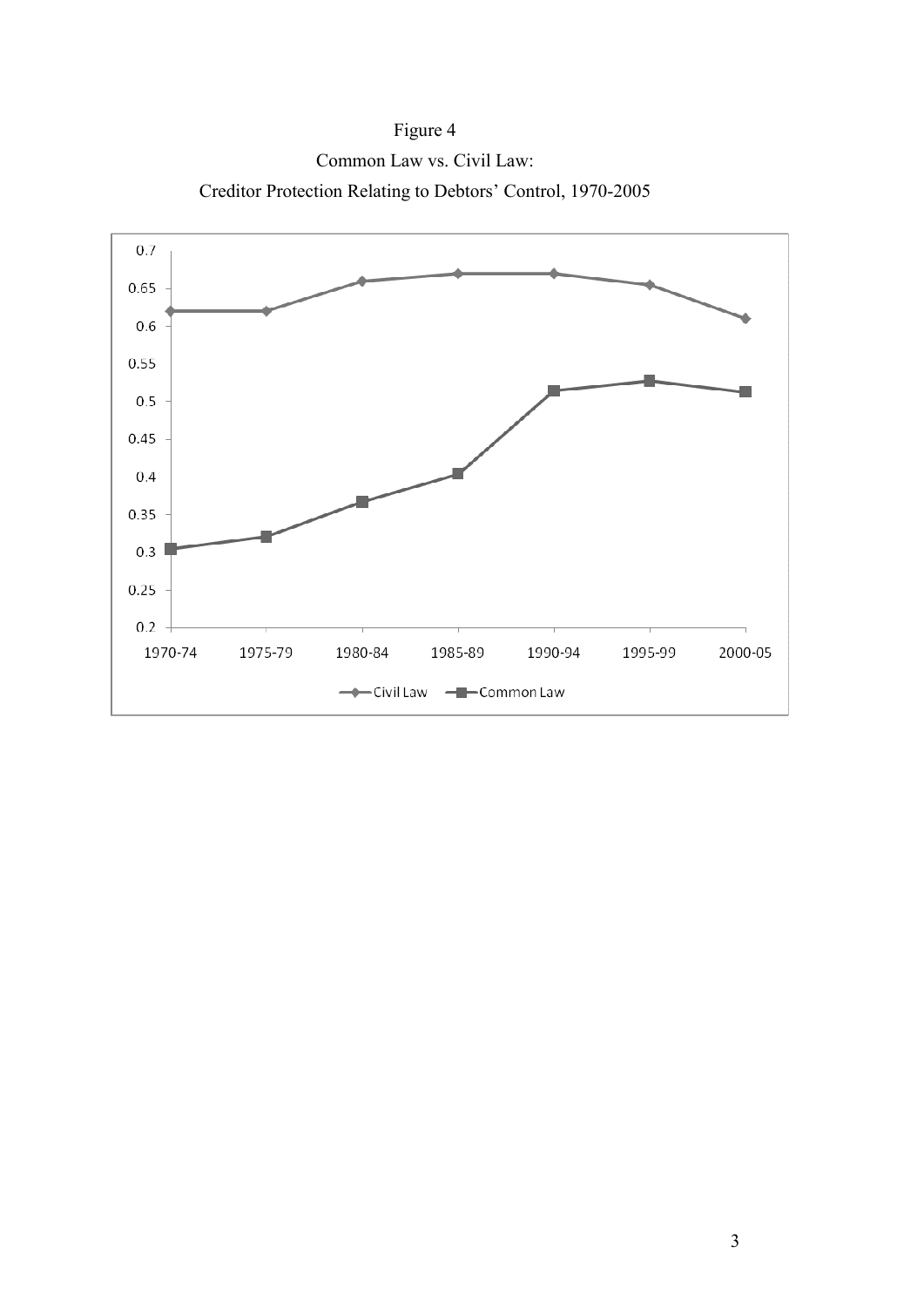Figure 5 Creditor Protection Relating to Credit Contracts in Four OECD Countries, 1970-2005

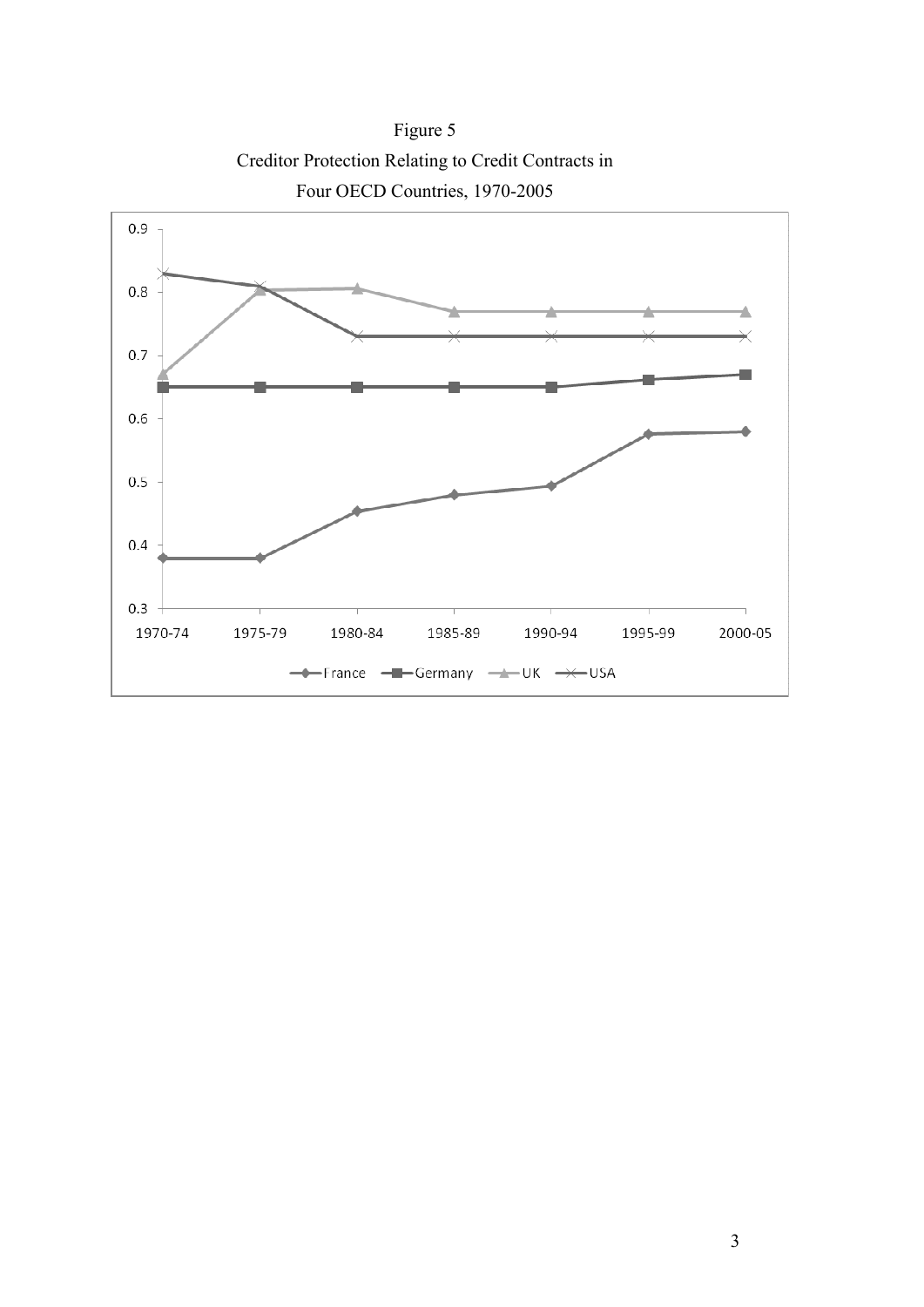

Figure 6 Common Law vs. Civil Law: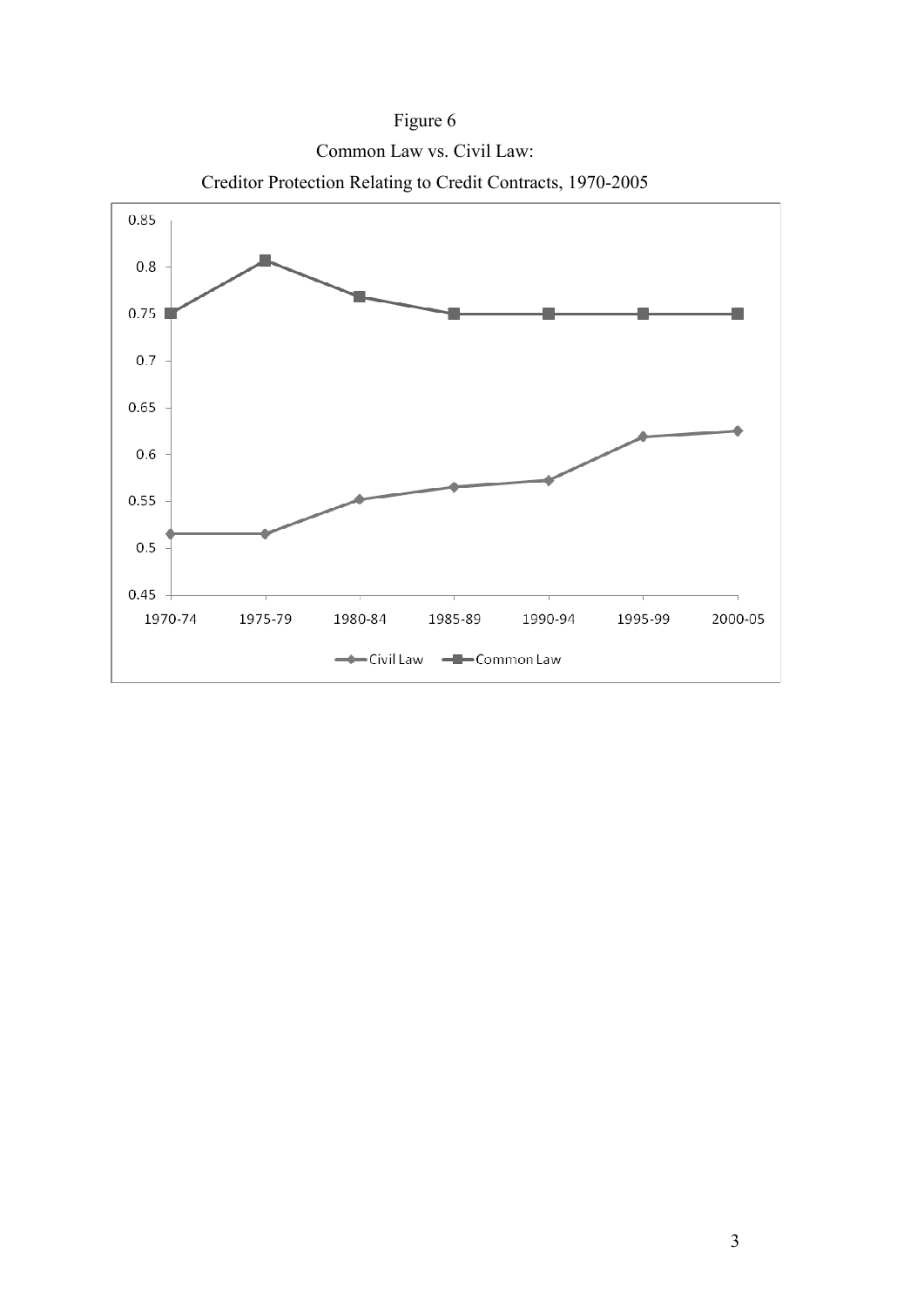Figure 7 Creditor Protection Relating to Insolvency in Four OECD Countries, 1970-2005

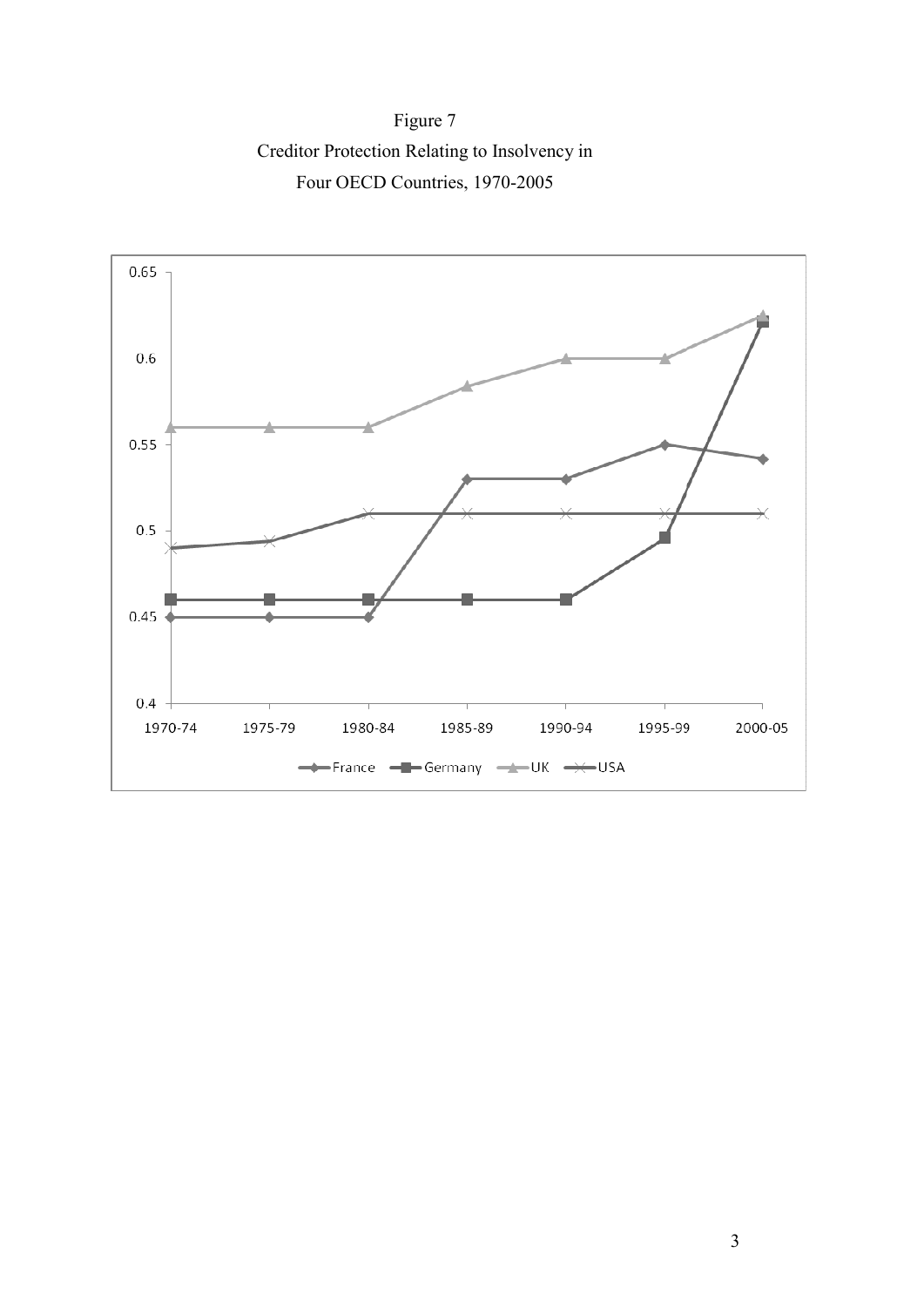Figure 8 Common Law vs. Civil Law: Creditor Protection Relating to Insolvency, 1970-2005

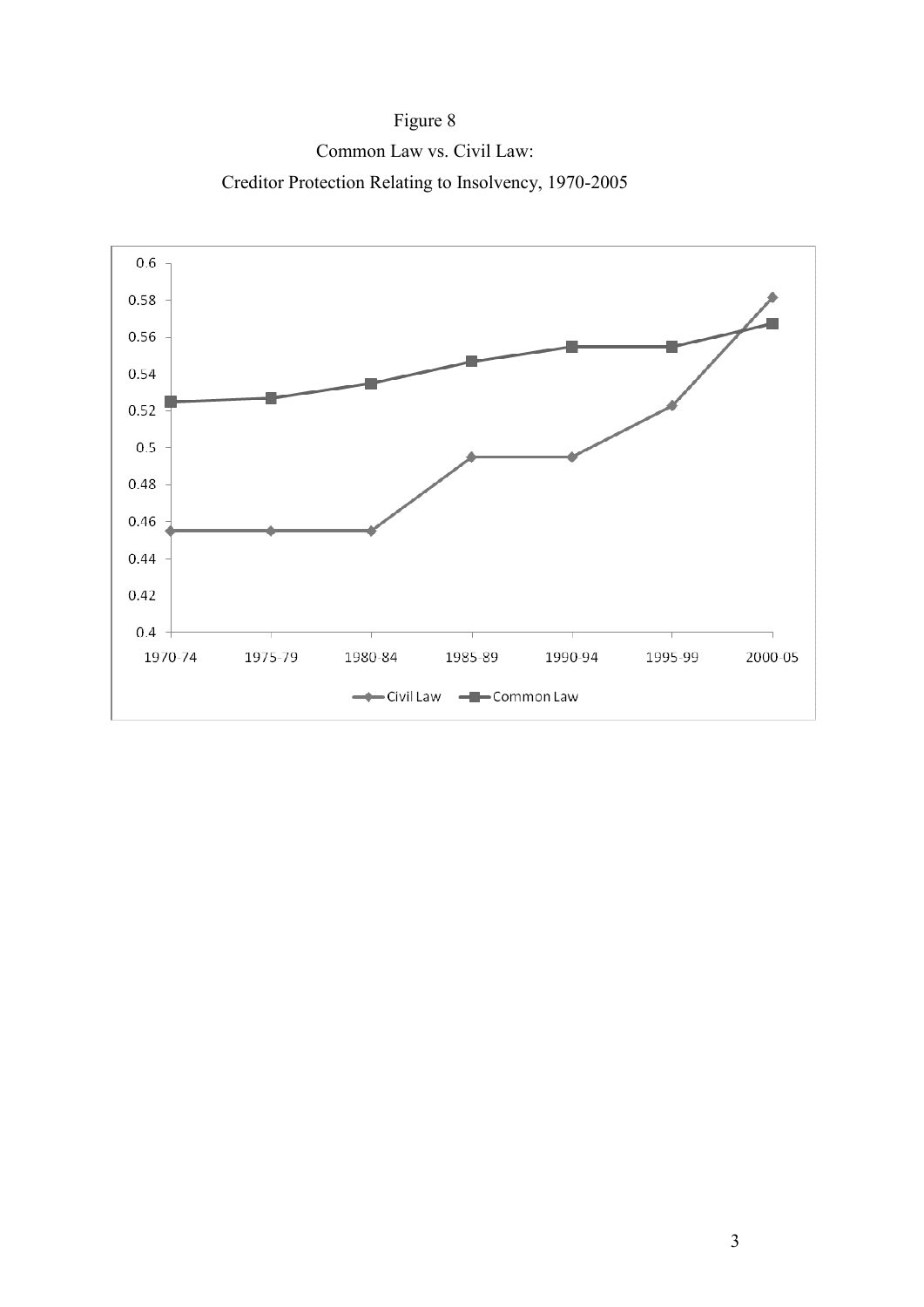Figure 9 Bank Credit-GDP Ratio in Four OECD Countries, 1970-2005